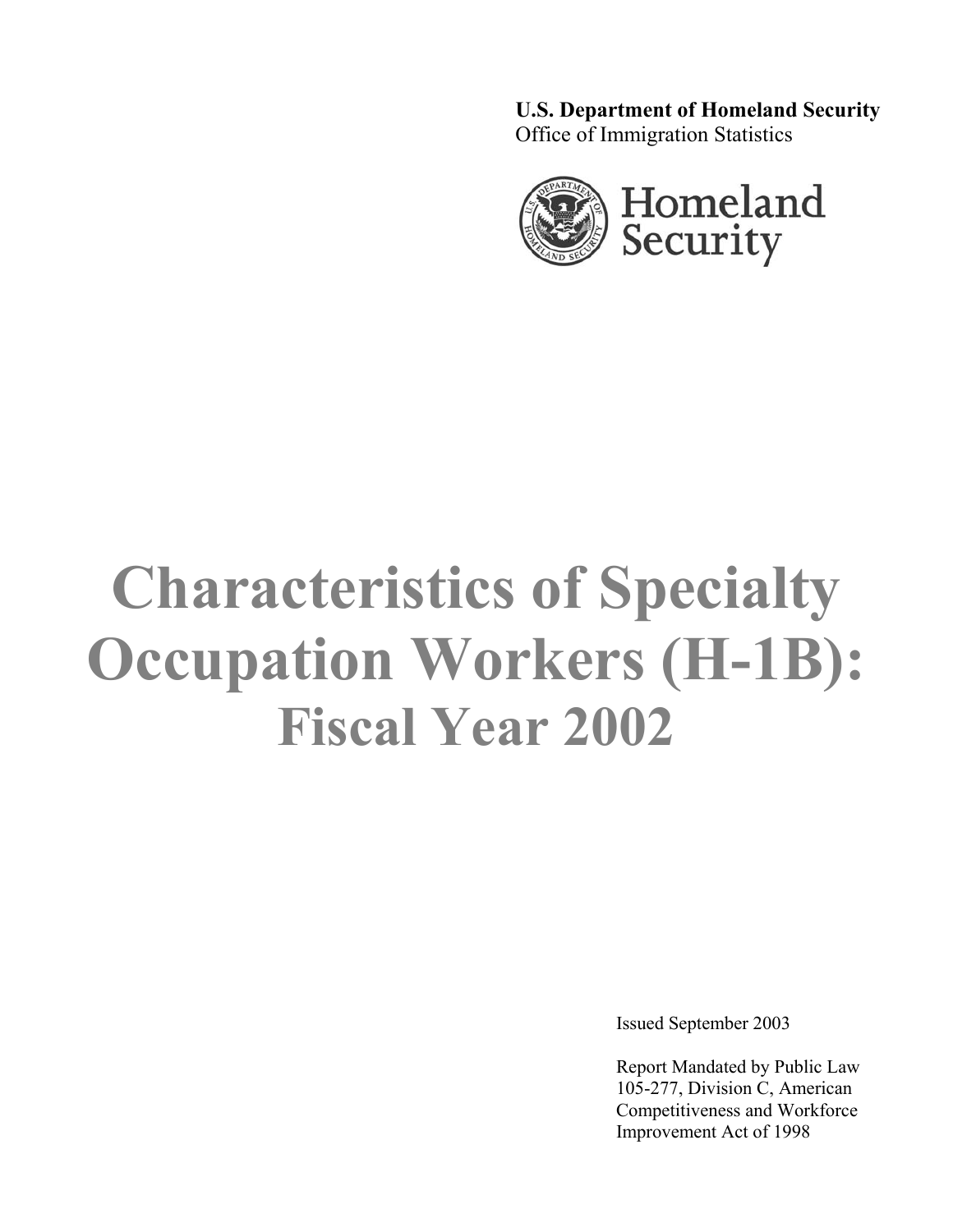# **Characteristics of Specialty Occupation Workers (H-1B): October 2001 to September 2002**

This annual report covering fiscal year 2002 is the second to be submitted to Congress under the American Competitive and Workforce Improvement Act of 1998 (ACWIA).<sup>1</sup> Information is presented on the characteristics of specialty occupation workers who were approved for H-1B nonimmigrant status during fiscal year 2002. While this report covers a variety of characteristics, information is not available on the city or state where the H-1B workers are employed.

This report on the characteristics of H-1B workers follows the structure of the corresponding report of the Immigration and Naturalization Service (INS) published in May 2002 for fiscal year 2001.<sup>2</sup> It continues the distinction adopted in the 2001 report between H-1B workers approved for initial employment and those workers approved for continuing employment.

Included are thirteen tables presenting statistics on:

- 1) H-1B petitions filed and/or approved by type of petition,
- 2) H-1B petitions filed by quarter,

l

- 3) H-1B petitions approved by type,
- 4) H-1B petitions approved by country of birth of beneficiary and type,
- 5) H-1B petitions approved by age of beneficiary at time of approval and type,
- 6) H-1B petitions approved by level of education
- 7) H-1B petitions approved by level of education of beneficiary and type,
- 8) H-1B petitions approved by major occupation group of beneficiary and type,
- 9) H-1B petitions approved by detailed occupation of beneficiary and type,
- 10) Annual compensation of all H-1B beneficiaries by major occupation group,
- 11) Annual compensation of H-1B beneficiaries for initial employment by major occupation group,
- 12) Annual compensation of H-1B beneficiaries for continuing employment by major occupation group, and
- 13) H-1B petitions approved by detailed industry and type.

<sup>&</sup>lt;sup>1</sup> Public Law 105-277, Division C, American Competitiveness and Workforce Improvement Act of 1998 (ACWIA), Section 416(c) requires the INS to submit a report with "information on the countries of origin and occupations of, educational levels attained by, and compensation paid to, aliens who were issued visas or otherwise provided nonimmigrant status under section  $101(a)(15)(H)(i)$  of the Immigration and Nationality Act during the previous fiscal year."

<sup>&</sup>lt;sup>2</sup> U.S. Immigration and Naturalization Service, Characteristics of Specialty Workers (H-1B), October 2000 to September 2001, July 2002.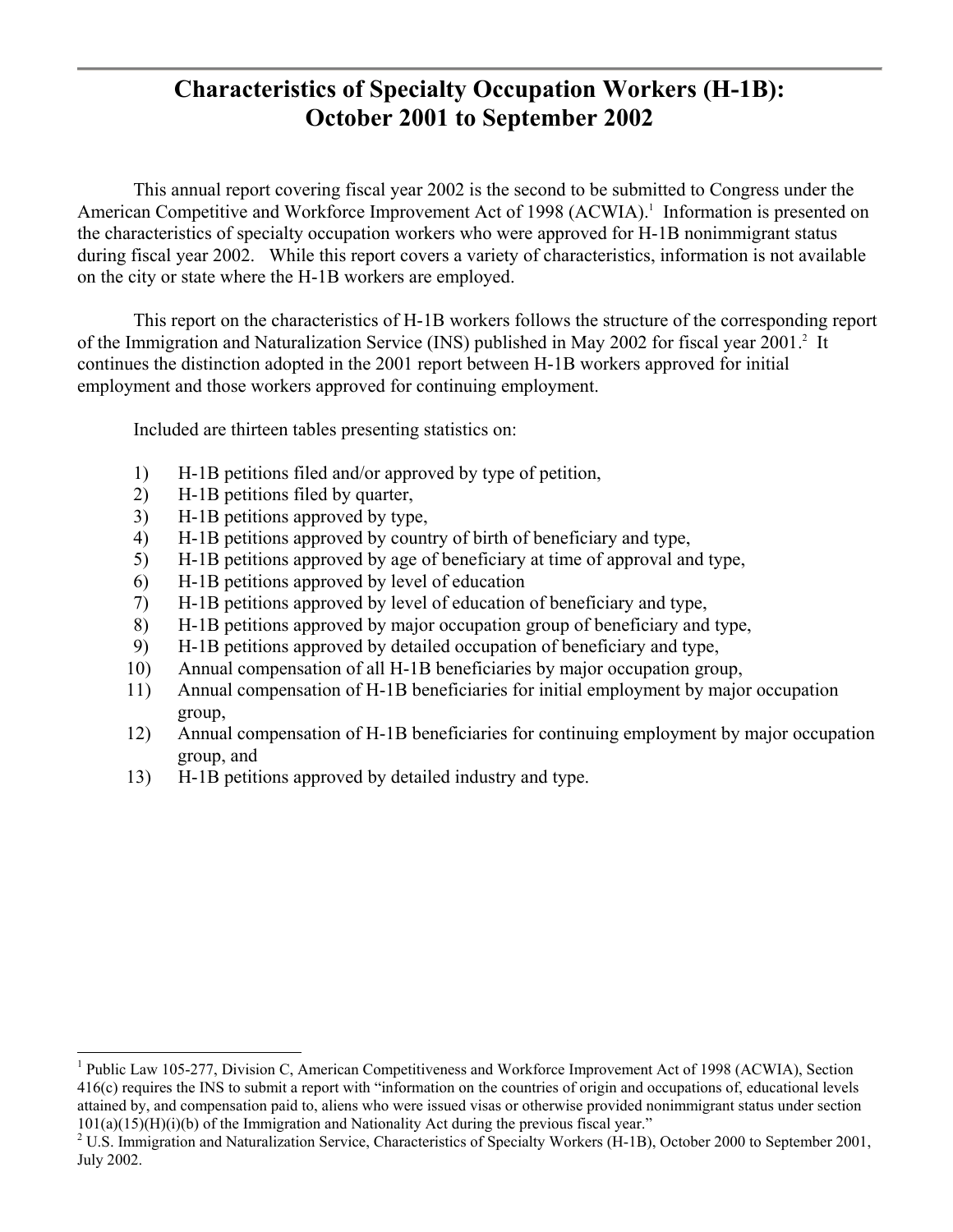#### **Types of Petitions**

l

The terms initial employment and continuing employment are used throughout this report to identify two types of petitions. Petitions for initial employment are filed for first-time H-1B employment with employers, only some of which are applied to the annual cap.<sup>3</sup> Continuing employment petitions refer to extensions, sequential employment, and concurrent employment, which are filed for aliens already in the United States. Extensions are filed for H-1B workers intending to work beyond the initial 3-year period up to 6 years, the maximum period permissible under law during fiscal year 2002.<sup>4</sup> Sequential employment refers to petitions for workers transferring between H-1B employers within the 6-year period. Finally, petitions for concurrent employment are filed for H-1B workers intending to work simultaneously for a second or subsequent H-1B employer.

During fiscal year 2002, INS approved 197,537 H-1B petitions submitted by employers on behalf of alien workers. The number of approved petitions exceeds the number of individual H-1B workers because sometimes more than one U.S. employer submits a petition on behalf of individual H-1B workers (multiple petitions). The number of approved petitions for initial employment exceeds the cap because of employerbased cap exemptions and multiple petitions for individuals. For example, approved petitions for initial employment are exempt from the cap if the sponsors are institutions of higher education or nonprofit organizations affiliated with institutions of higher education.

Table 1 shows for fiscal year 2002 the number of petitions filed and/or approved for initial and continuing employment. Of the 197,537 petitions approved in 2002, a total of 103,584 petitions representing 52 percent were for initial employment.<sup>5</sup> The corresponding number of petitions for continuing employment were 93,953.<sup>6</sup> These workers may have had a second (or subsequent) petition filed on their behalf in order to 1) extend the period allowed to work with their current employer, 2) notify INS of changes in the conditions of employment including a change of employer, or 3) request concurrent H-1B status with another employer.

 The number of H-1B petitions filed decreased by 37 percent and petitions approved decreased by 40 percent between fiscal years 2001 and 2002. The biggest drop occurred with respect to petitions approved for initial employment. These petitions declined sharply from 201,079 in 2001 to 103,584 in 2002, or 48 percent. Petitions approved for continuing employment decreased 28 percent over the same period.

 $3$  H-1B petitions approved for initial employment with non-exempt employers, adjusted for multiple petitions for individuals and revocations, count against the annual cap.

<sup>&</sup>lt;sup>4</sup> Enactment of the American Competitiveness in the Twenty-first Century Act (AC21) in October 2000 amended the 6-year limitation for certain aliens (Public Law 106.313 §104(c) and 106).

 $<sup>5</sup>$  AC21 raised the cap on initial employment from 107,500 to 195,000 in fiscal year 2001 and from 65,000 to 195,000 in fiscal</sup> years 2002 and 2003. In addition under AC21, petitions filed for initial employment after March 22, 2000 (when the INS had enough petitions to reach the 115,000 cap in fiscal year 2000) and before September 1, 2000, regardless of when approved, do not count towards the fiscal year 2000 cap. Initial employment applications filed in September 2000 count against the fiscal year 2001 cap. About 79,100 petitions counted against the cap in 2002.

 $\frac{1}{6}$  Neither AC21 nor prior legislation established a cap on H-1B petitions for continuing employment.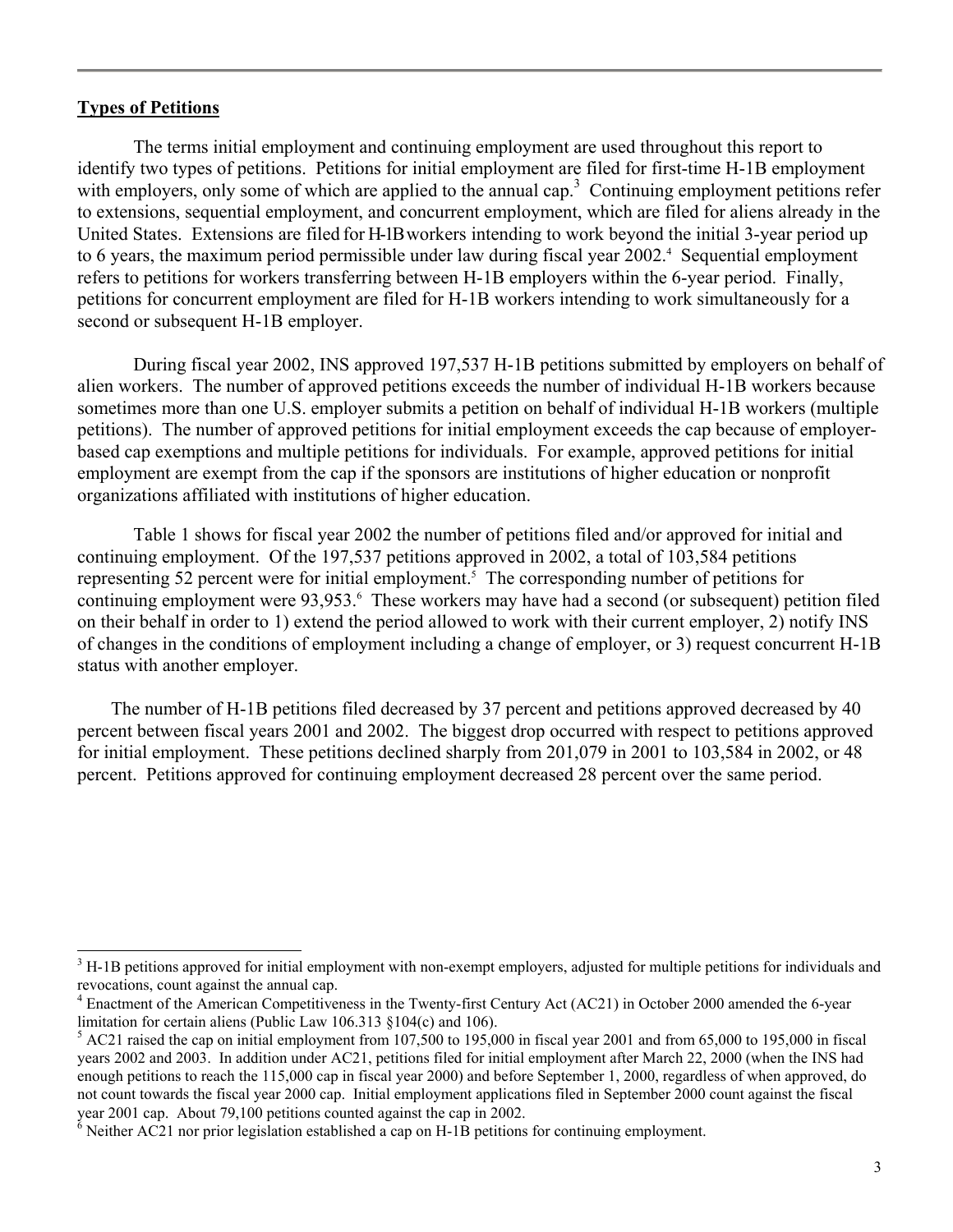|                                 | <b>FY 2000</b> | <b>FY 2001</b> | <b>FY 2002</b> |
|---------------------------------|----------------|----------------|----------------|
| <b>Petitions filed</b>          | 299,046        | 342,035        | 215,190        |
| Initial Employment              | 164,814        | 201,543        | 109,576        |
| Continuing Employment           | 134,232        | 140,492        | 105,614        |
| Petitions approved <sup>1</sup> | 257,640        | 331,206        | 197,537        |
| Initial Employment              | 136,787        | 201,079        | 103,584        |
| Continuing Employment           | 120,853        | 130,127        | 93,953         |

## **Table 1. H-1B Petitions Filed and/or Approved by Type of Petition: Fiscal Year 2000-Fiscal Year 2002**

 $\frac{1}{1}$  Regardless of when filed.

Table 2 and Chart A show the trend of petitions filed by quarter in fiscal year 2002. Following 2001, which had large fluctuations early in the year in the number of petitions, quarterly petitions filed in 2002 were relatively stable, averaging 54,000 per quarter. As Chart A indicates, receipts peaked in the October-December quarter of calendar year 2000, dropped precipitously in the next quarter, and remained stable during fiscal year 2002 matching the lowest level of the three-year period (April-June 2000).

| <b>Ouarter</b>   | <b>FY00</b> | <b>FY01</b> | <b>FY02</b> | <b>Initial</b><br>Employment<br><b>FY02</b> | Percent<br>of<br><b>Total</b> | Continuing<br><b>Employment</b><br><b>FY02</b> | Percent<br>of<br><b>Total</b> |
|------------------|-------------|-------------|-------------|---------------------------------------------|-------------------------------|------------------------------------------------|-------------------------------|
| <b>Total</b>     | 299,046     | 342,035     | 215,190     | 109,576                                     | 100.0                         | 105.614                                        | 100.0                         |
| October-December | 73,875      | 128,758     | 53,888      | 26,262                                      | 24.0                          | 27,626                                         | 26.2                          |
| January-March    | 90,762      | 75,395      | 51,905      | 26,586                                      | 24.3                          | 25,319                                         | 24.0                          |
| April-June       | 55,692      | 65,942      | 53,429      | 29,194                                      | 26.6                          | 24,235                                         | 22.9                          |
| July-September   | 78,717      | 71,940      | 55,968      | 27,534                                      | 25.1                          | 28,434                                         | 26.9                          |

**Table 2. H-1B Petitions Filed by Quarter: Fiscal Year 2000-Fiscal Year 2002**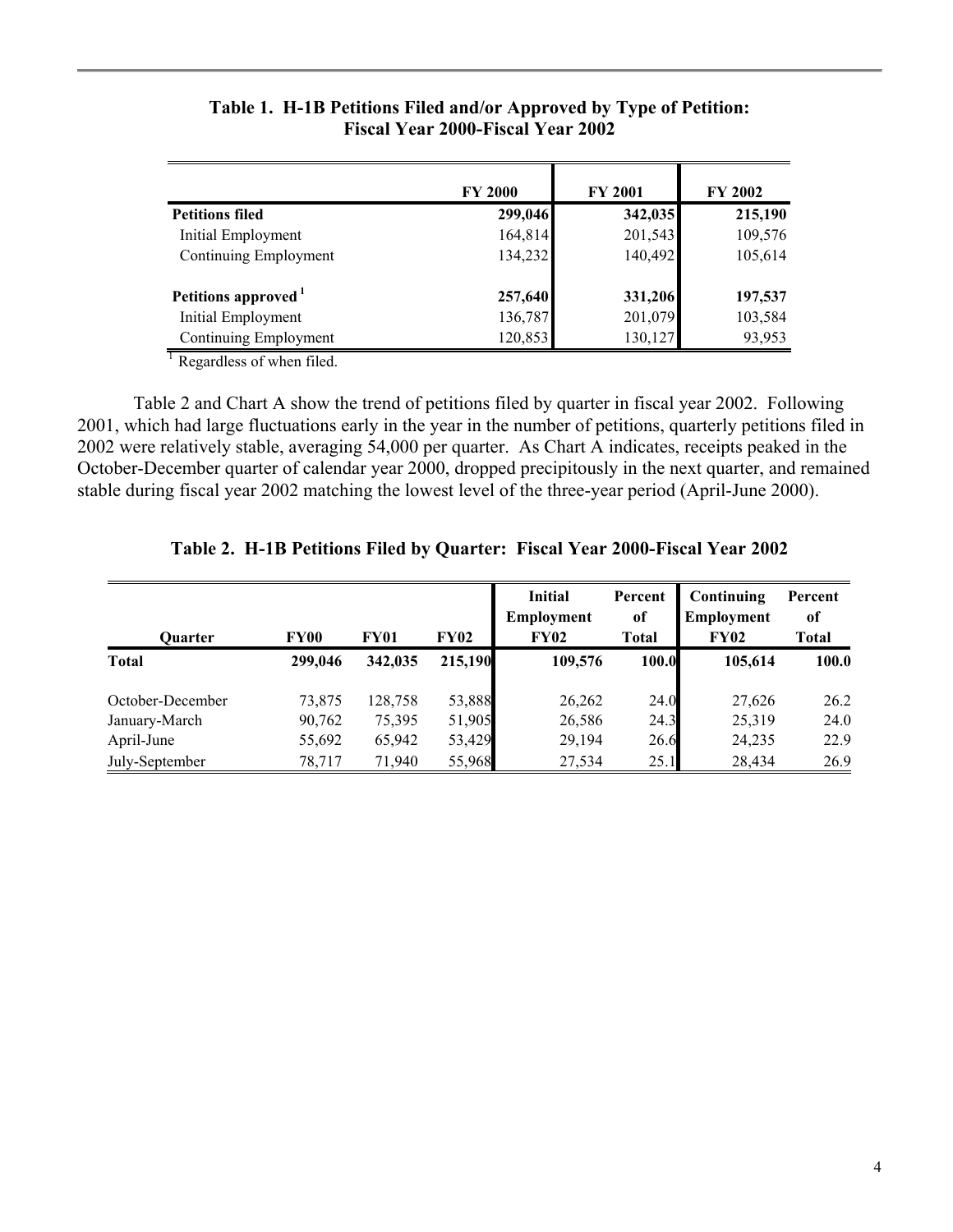

Table 3 provides a breakdown of approved petitions in fiscal year 2002 by type of petition. More than 103,000 H-1B beneficiaries were approved for initial employment and nearly 94,000 for continuing employment. Approximately 65 percent of the beneficiaries of initial employment were in the United States in another nonimmigrant status.<sup>7</sup> In 2001, this number was 40 percent.

The number of aliens outside the United States approved for initial employment dropped from 115,800 to 36,500 in fiscal year 2002 or 68 percent below fiscal year 2001. The corresponding numbers for aliens in the United States changing to H-1B status declined to 67,100 in 2002 from 85,300 or 21 percent under 2001. In like manner, the number of H-1B workers approved to continue employment fell by 28 percent in 2002.

l

 $<sup>7</sup>$  In a report covering May 1998 to July 1999 an estimated 58 percent of aliens already in the United States in a nonimmigrant</sup> status were here as academic students. The report, Characteristics of Specialty Occupation Workers (H-1B) ---May 1998 to July 1999, is available at the H-1B and statistical reports section of the Bureau of Citizenship and Immigration Services and Office of Immigration Statistics websites.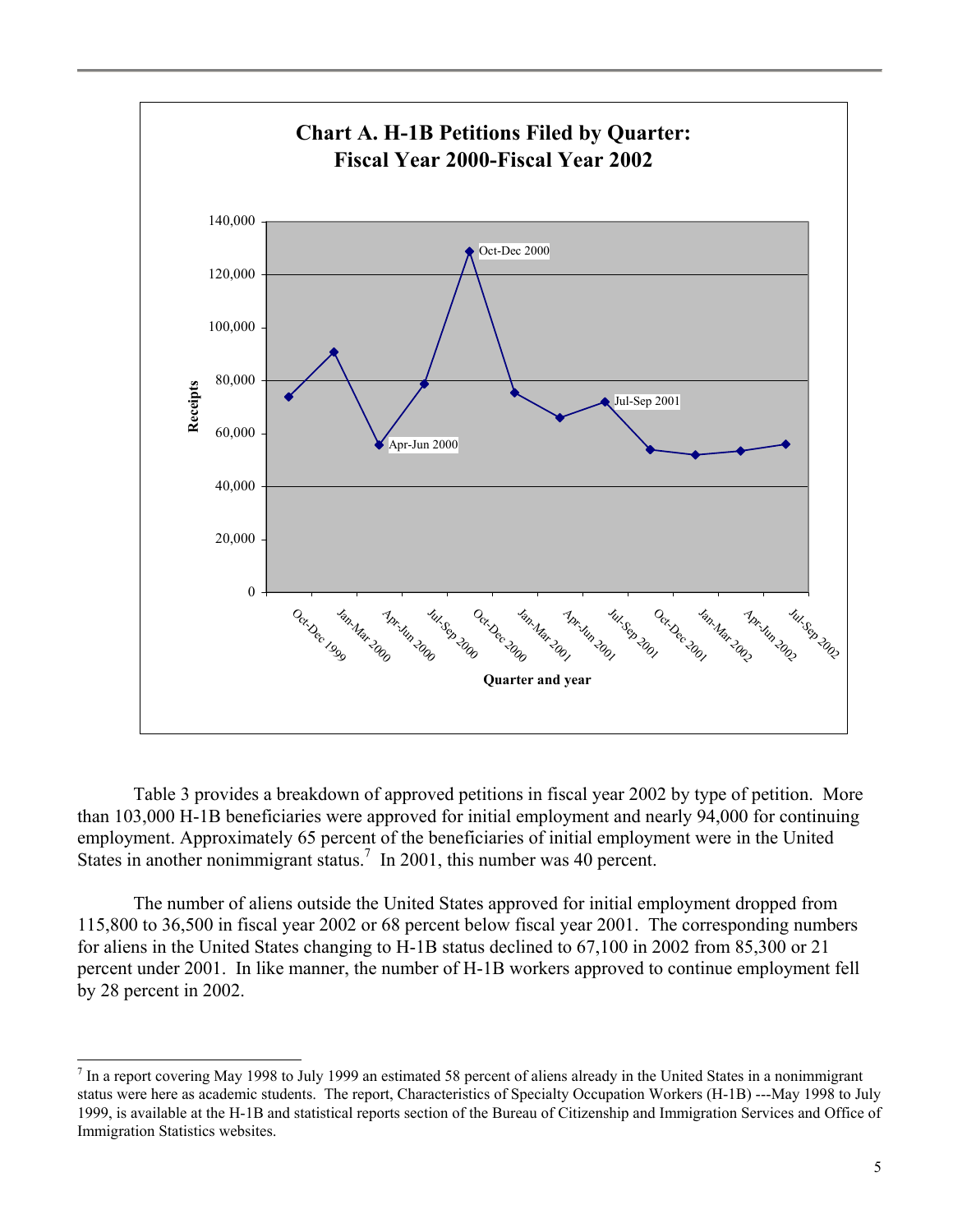| <b>Type of Petition</b>  | <b>Petitions Approved</b> |     |                 |            |                         |     |  |  |
|--------------------------|---------------------------|-----|-----------------|------------|-------------------------|-----|--|--|
|                          | <b>FY 2000</b>            |     | Percent FY 2001 |            | Percent FY 2002 Percent |     |  |  |
| <b>Total</b>             | 257,640                   | 100 | 331,206         | <b>100</b> | 197,537                 | 100 |  |  |
| Initial employment       | 136,787                   | 53  | 201,079         | 61         | 103,584                 | 52  |  |  |
| Aliens outside U.S.      | 75,785                    | 29  | 115,759         | 35         | 36,494                  | 18  |  |  |
| Aliens in U.S.           | 61,002                    | 24  | 85,320          | 26         | 67,090                  | 34  |  |  |
| Continuing employment    | 120,820                   | 47  | 130,127         | 39         | 93,953                  | 48  |  |  |
| Type of petition unknown | 33                        |     | $\mathbf{0}$    |            | $\mathbf{0}$            |     |  |  |

#### **Table 3. H-1B Petitions Approved by Type: Fiscal Year 2000-Fiscal Year 2002**

Notes: Shaded cells represent the petitions approved in either fiscal year 2000, 2001, or 2002 that qualified as counting towards the numerical limit of 195,000 based on rules existing prior to the enactment of AC21 and before adjustments for multiple petitions and revocations.

#### **Country of Birth**

l

Table 4 shows the distribution of beneficiaries by country of birth.<sup>8</sup> One-third of the H-1B petitions approved were granted to individuals born in India, a big drop from 2001 when Indian nationals accounted for one-half of approvals. China, the second leading source of H-1B beneficiaries, increased its share from 8 to nearly 10 percent in 2002, although the total number of approvals decreased from 27,300 in 2001 to 18,800 in 2002. H-1B beneficiaries from Argentina were the only group among the top 20 nationals to show an increase in approvals between 2001 and 2002. The share of H-1B workers born in India is much higher for continuing beneficiaries (47 percent) than for initial beneficiaries (20 percent). The situation for China-born workers is the opposite: initial beneficiaries (11 percent) outnumber continuing beneficiaries (7 percent). In fact, the number of China-born initial beneficiaries in 2002 is slightly more than half of the India-born initial beneficiaries. In contrast for continuing beneficiaries, Indians outnumber Chinese by more than six to one. The number of India-born H-1B workers declined by nearly 97,000 in 2002 or 60 percent.

<sup>8</sup> Data actually represent countries and territories of birth.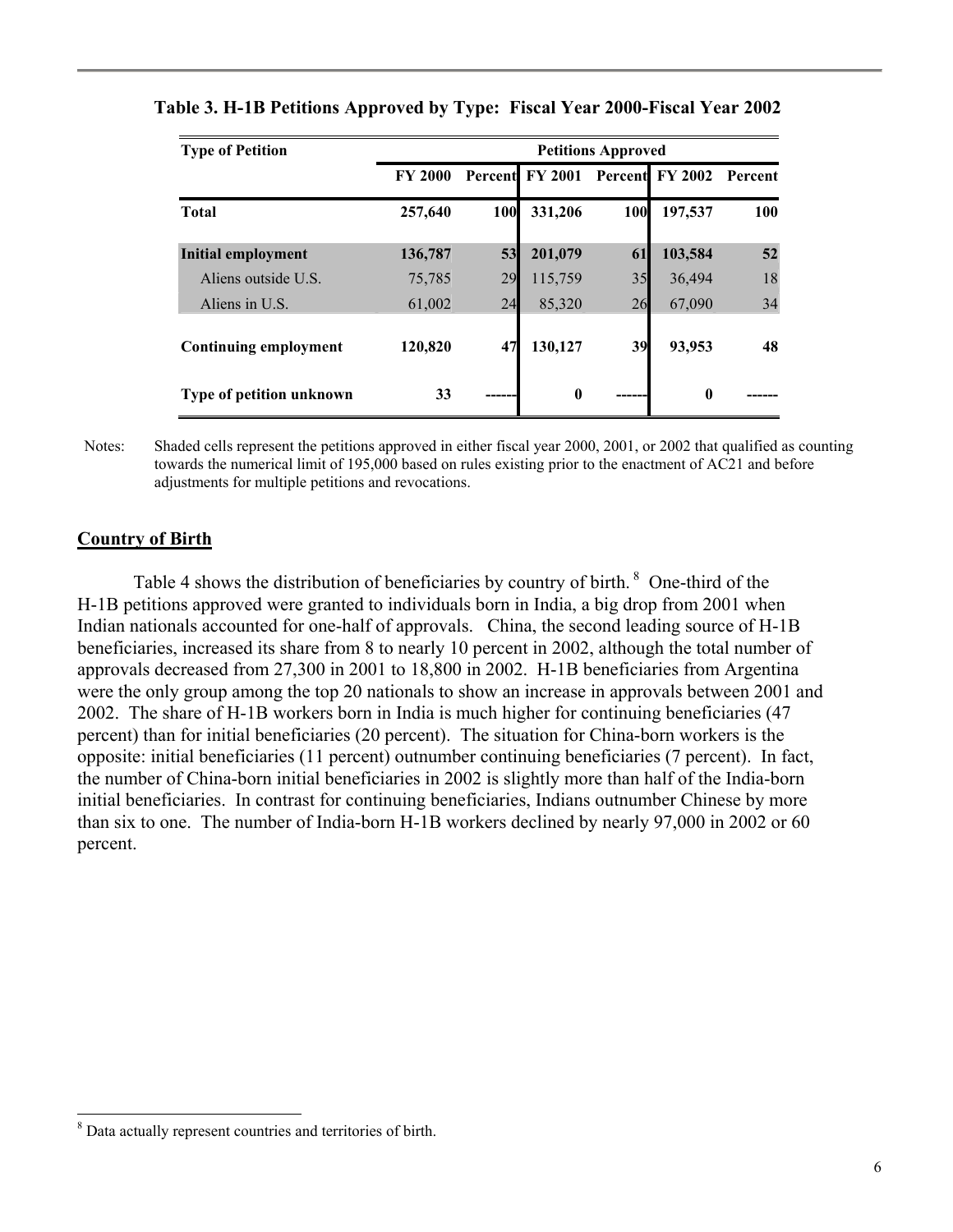|                                                              |                      | <b>All Beneficiaries</b> | <b>Initial Employment</b> |                | <b>Continuing Employment</b> |               |  |
|--------------------------------------------------------------|----------------------|--------------------------|---------------------------|----------------|------------------------------|---------------|--|
| <b>Country of Birth</b>                                      |                      | FY 2001 FY 2002          | <b>FY 2001</b>            | <b>FY 2002</b> | <b>FY 2001</b>               | FY 2002       |  |
|                                                              | <b>Number Number</b> |                          | <b>Number</b>             | <b>Number</b>  | <b>Number</b>                | <b>Number</b> |  |
| <b>Total</b>                                                 | 331,206              | 197,537                  | 201,079                   | 103,584        | 130,127                      | 93,953        |  |
| <b>Country of birth known</b>                                | 330,521              | 197,092                  | 200,627                   | 103,350        | 129,894                      | 93,742        |  |
| India                                                        | 161,561              | 64,980                   | 90,668                    | 21,066         | 70,893                       | 43,914        |  |
| China, People's Republic                                     | 27,330               | 18,841                   | 16,847                    | 11,832         | 10,483                       | 7,009         |  |
| Canada                                                       | 12,726               | 11,760                   | 9,184                     | 7,893          | 3,542                        | 3,867         |  |
| Philippines                                                  | 10,389               | 9,295                    | 7,294                     | 6,648          | 3,095                        | 2,647         |  |
| United Kingdom                                               | 9,682                | 7,171                    | 6,053                     | 4,192          | 3,629                        | 2,979         |  |
| Korea                                                        | 6,468                | 5,941                    | 4,484                     | 3,886          | 1,984                        | 2,055         |  |
| Japan                                                        | 5,902                | 4,937                    | 3,676                     | 2,970          | 2,226                        | 1,967         |  |
| Taiwan                                                       | 5,808                | 4,025                    | 3,406                     | 2,366          | 2,402                        | 1,659         |  |
| Pakistan                                                     | 6,313                | 3,810                    | 3,904                     | 1,955          | 2,409                        | 1,855         |  |
| Colombia                                                     | 3,703                | 3,320                    | 2,909                     | 2,362          | 794                          | 958           |  |
| Germany                                                      | 4,205                | 3,291                    | 2,598                     | 1,955          | 1,607                        | 1,336         |  |
| France                                                       | 4,151                | 3,145                    | 2,748                     | 1,925          | 1,403                        | 1,220         |  |
| Mexico                                                       | 3,987                | 3,082                    | 2,561                     | 1,905          | 1,426                        | 1,177         |  |
| Russia                                                       | 4,589                | 2,864                    | 2,900                     | 1,523          | 1,689                        | 1,341         |  |
| Venezuela                                                    | 2,422                | 2,398                    | 1,720                     | 1,610          | 702                          | 788           |  |
| <b>Brazil</b>                                                | 2,900                | 2,287                    | 1,947                     | 1,414          | 953                          | 873           |  |
| Argentina                                                    | 1,725                | 2,148                    | 1,236                     | 1,611          | 489                          | 537           |  |
| Turkey                                                       | 2,292                | 2,004                    | 1,517                     | 1,319          | 775                          | 685           |  |
| Australia                                                    | 2,273                | 1,846                    | 1,487                     | 1,107          | 786                          | 739           |  |
| Malaysia                                                     | 2,532                | 1,771                    | 1,464                     | 900            | 1,068                        | 871           |  |
| Other countries                                              | 49,563               | 38,176                   | 32,024                    | 22,911         | 17,539                       | 15,265        |  |
| <b>Country of birth</b>                                      |                      |                          |                           |                |                              |               |  |
| unknown<br>Countries of birth are replied begad on 2002 date | 685                  | 445                      | 452                       | 234            | 233                          | 211           |  |

## **Table 4. H-1B Petitions Approved by Country of Birth of Beneficiary and Type of Petition: Fiscal Year 2002**

Notes: Countries of birth are ranked based on 2002 data.

0.2 of 1 percent of total petitions approved have an unknown country of birth in 2001 and 2002.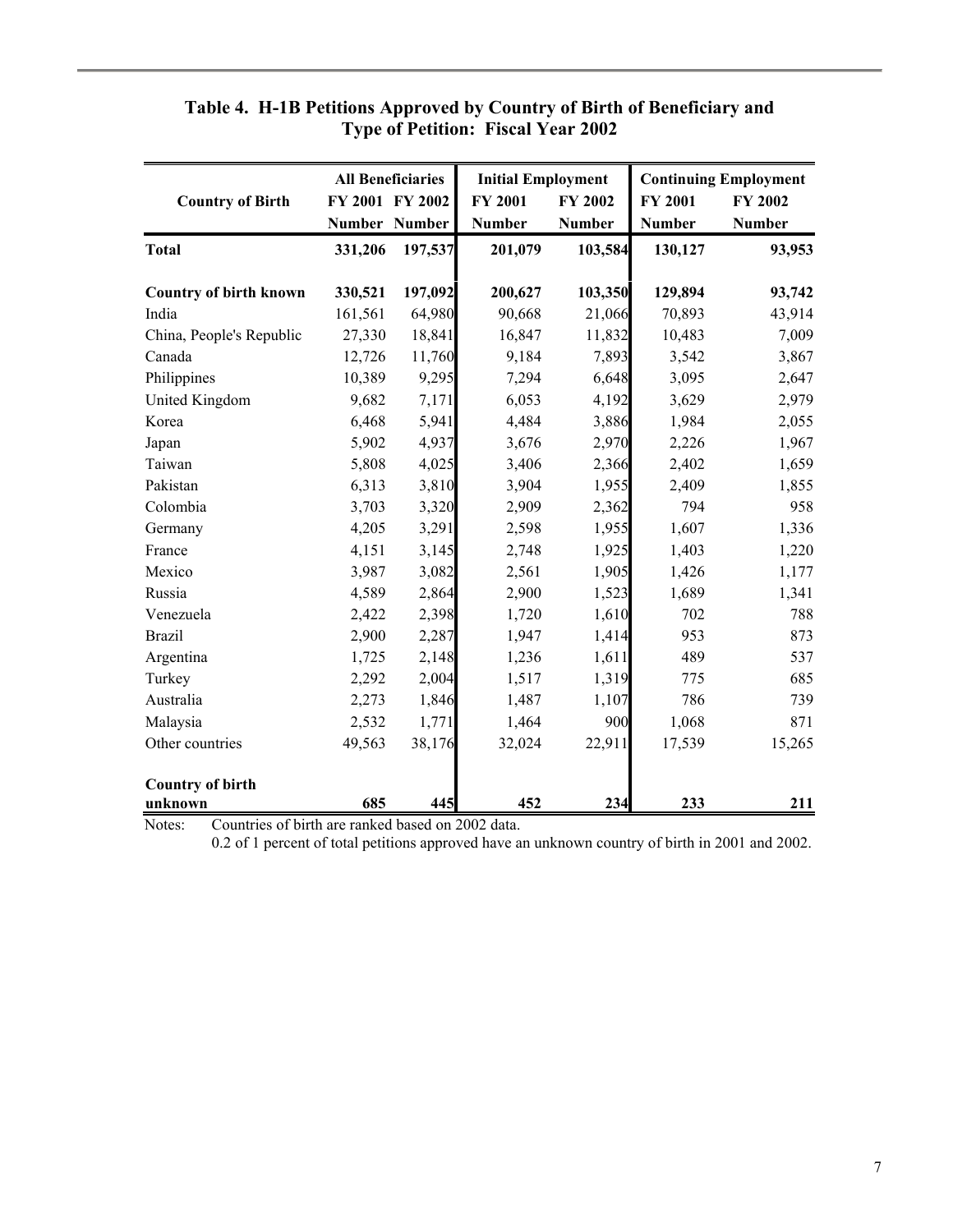|                               |                 | <b>All Beneficiaries</b> | <b>Initial Employment</b> |                |                | Continuing<br>Employment |
|-------------------------------|-----------------|--------------------------|---------------------------|----------------|----------------|--------------------------|
| <b>Country of Birth</b>       | FY 2001 FY 2002 |                          | <b>FY 2001</b>            | <b>FY 2002</b> | <b>FY 2001</b> | FY 2002                  |
|                               | Percent Percent |                          | Percent                   | Percent        | Percent        | Percent                  |
| <b>Total</b>                  |                 |                          |                           |                |                |                          |
| <b>Country of birth known</b> | 100.0           | 100.0                    | 100.0                     | 100.0          | 100.0          | 100.0                    |
| India                         | 48.9            | 33.0                     | 45.2                      | 20.4           | 54.6           | 46.8                     |
| China, People's Republic      | 8.3             | 9.6                      | 8.4                       | 11.4           | 8.1            | 7.5                      |
| Canada                        | 3.9             | 6.0                      | 4.6                       | 7.6            | 2.7            | 4.1                      |
| Philippines                   | 3.1             | 4.7                      | 3.6                       | 6.4            | 2.4            | 2.8                      |
| United Kingdom                | 2.9             | 3.6                      | 3.0                       | 4.1            | 2.8            | 3.2                      |
| Korea                         | 2.0             | 3.0                      | 2.2                       | 3.8            | 1.5            | 2.2                      |
| Japan                         | 1.8             | 2.5                      | 1.8                       | 2.9            | 1.7            | 2.1                      |
| Taiwan                        | 1.8             | 2.0                      | 1.7                       | 2.3            | 1.8            | 1.8                      |
| Pakistan                      | 1.9             | 1.9                      | 1.9                       | 1.9            | 1.9            | 2.0                      |
| Colombia                      | 1.1             | 1.7                      | 1.4                       | 2.3            | 0.6            | 1.0                      |
| Germany                       | 1.3             | 1.7                      | 1.3                       | 1.9            | 1.2            | 1.4                      |
| France                        | 1.3             | 1.6                      | 1.4                       | 1.9            | 1.1            | 1.3                      |
| Mexico                        | 1.2             | 1.6                      | 1.3                       | 1.8            | 1.1            | 1.3                      |
| Russia                        | 1.4             | 1.5                      | 1.4                       | 1.5            | 1.3            | 1.4                      |
| Venezuela                     | 0.7             | 1.2                      | 0.9                       | 1.6            | 0.5            | 0.8                      |
| <b>Brazil</b>                 | 0.9             | 1.2                      | 1.0                       | 1.4            | 0.7            | 0.9                      |
| Argentina                     | 0.5             | 1.1                      | 0.6                       | 1.6            | 0.4            | 0.6                      |
| Turkey                        | 0.7             | 1.0                      | 0.8                       | 1.3            | 0.6            | 0.7                      |
| Australia                     | 0.7             | 0.9                      | 0.7                       | 1.1            | 0.6            | 0.8                      |
| Malaysia                      | 0.8             | 0.9                      | 0.7                       | 0.9            | 0.8            | 0.9                      |
| Other countries               | 15.0            | 19.4                     | 16.0                      | 22.2           | 13.5           | 16.3                     |
| <b>Country of birth</b>       |                 |                          |                           |                |                |                          |
| unknown                       |                 |                          |                           |                |                |                          |

#### **Table 4. (Continued) H-1B Petitions Approved by Country of Birth of Beneficiary and Type of Petition: Fiscal Year 2002**

Notes: Countries of birth are ranked based on 2002 data.

 0.2 of 1 percent of total petitions approved have an unknown country of birth in 2001 and 2002. Percents shown in the table are based on the total number of petitions approved with country of birth known.

## **Age**

Table 5 shows the age structure of the H-1B beneficiaries in fiscal year 2002 by type of petition. Sixty-four (64) percent of workers granted H-1B status during 2002 were between 25 and 34 years of age at the time their petitions were approved. The age structures of the initial employment and continuing employment beneficiaries differ markedly. At the low end of the age spectrum, nearly 13 percent of firsttime beneficiaries were under age 25; in contrast to under 3 percent of those beneficiaries continuing employment. Just under 50 percent of the beneficiaries continuing employment were between the ages of 30 and 39. On the other hand, 40 percent of first-time H-1B workers were in their 30s. The most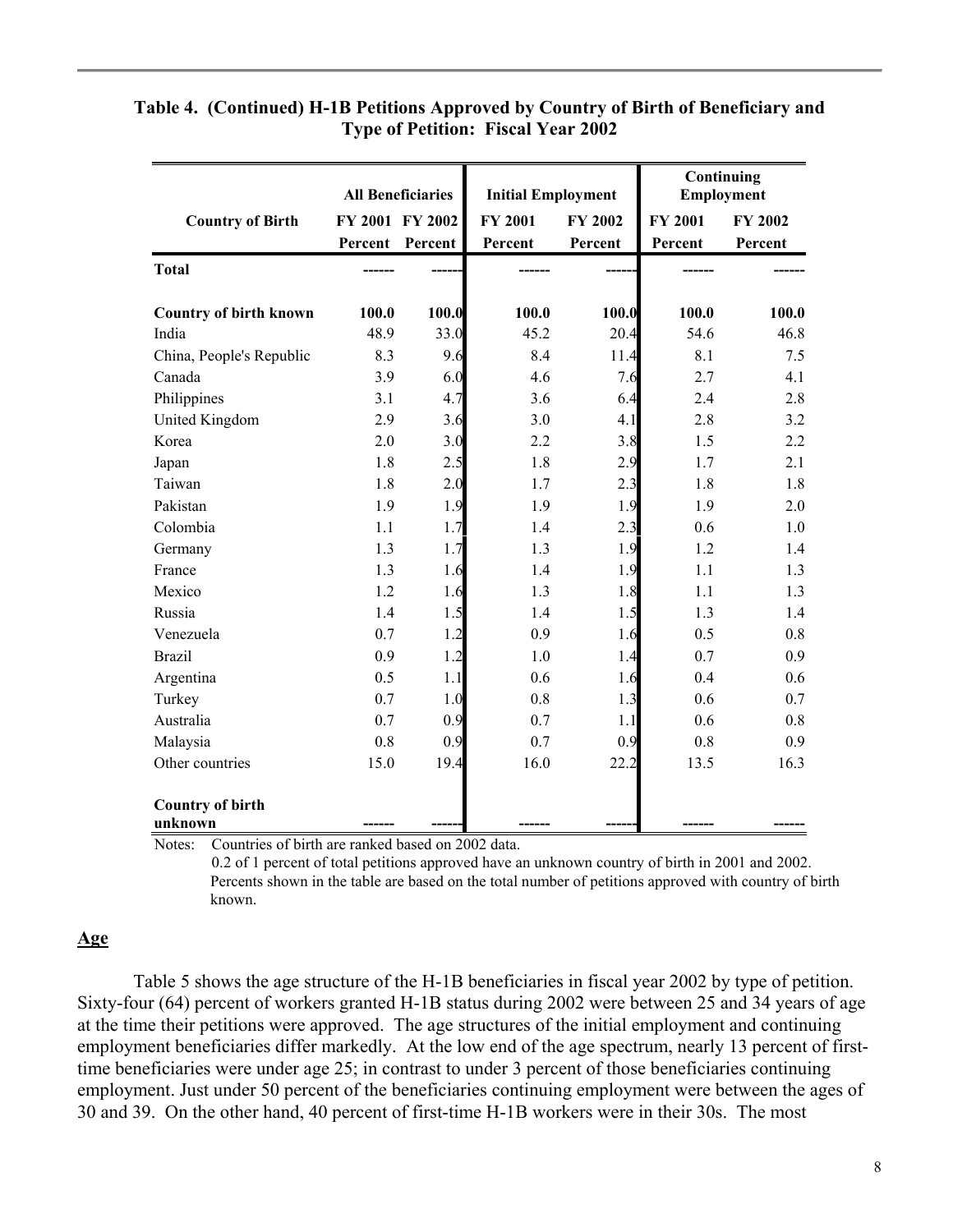beneficiaries in any single 5-year age group, initial or continuing, were in the 25-29 age group. Less than 3 percent were 50 or older.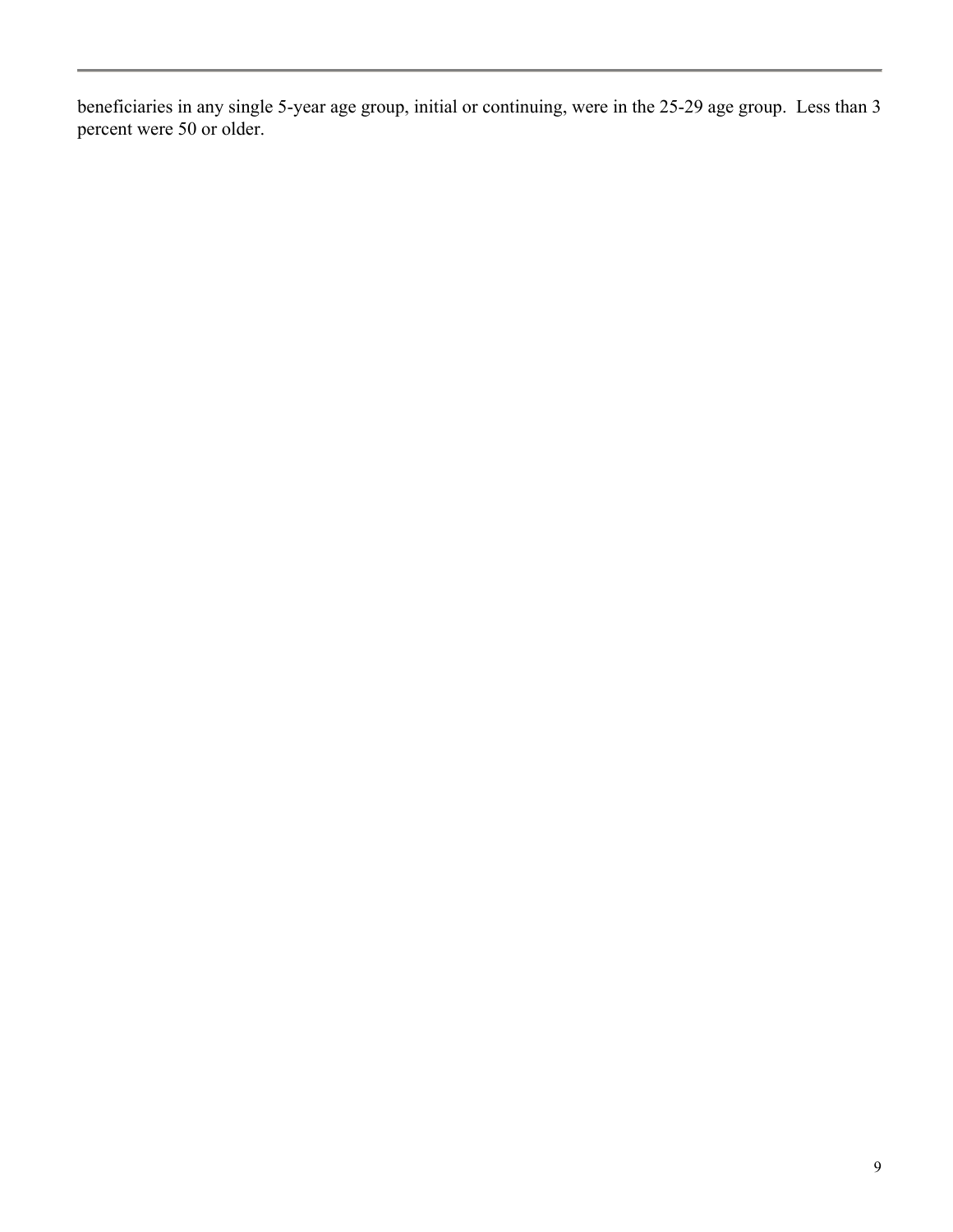#### **Table 5. H-1B Petitions Approved by Age of Beneficiary at Time of Approval and by Type of Petition: Fiscal Year 2002**

| Age          | <b>Total</b> | Percent | <b>Initial</b>    | Percent | Continuing        | Percent |
|--------------|--------------|---------|-------------------|---------|-------------------|---------|
|              |              |         | <b>Employment</b> |         | <b>Employment</b> |         |
| <b>Total</b> | 197,537      |         | 103,584           |         | 93,953            |         |
| Age known    | 197,103      | 100.0   | 103,340           | 100.0   | 93,763            | 100.0   |
| Under 20     | 147          | 0.1     | 133               | 0.1     | 14                | 0.0     |
| $20 - 24$    | 15,535       | 7.9     | 13,065            | 12.6    | 2,470             | 2.6     |
| $25 - 29$    | 69,104       | 35.1    | 34,798            | 33.7    | 34,306            | 36.6    |
| 30-34        | 56,928       | 28.9    | 26,101            | 25.3    | 30,827            | 32.9    |
| 35-39        | 29,911       | 15.2    | 14,797            | 14.3    | 15,114            | 16.1    |
| 40-44        | 13,788       | 7.0     | 7,348             | 7.1     | 6,440             | 6.9     |
| 45-49        | 6,537        | 3.3     | 3,907             | 3.8     | 2,630             | 2.8     |
| 50-54        | 3,070        | 1.6     | 1,891             | 1.8     | 1,179             | 1.3     |
| 55-59        | 1,384        | 0.7     | 864               | 0.8     | 520               | 0.6     |
| 60-64        | 481          | 0.2     | 309               | 0.3     | 172               | 0.2     |
| 65 and over  | 218          | 0.1     | 127               | 0.1     | 91                | 0.1     |
| Age unknown  | 434          |         | 244               |         | 190               |         |

Notes: Sum of the percents may not add to 100.0 due to rounding.

0.2 of 1 percent of total beneficiaries have an unknown age.

Percentages shown in the table are based on the total number of approved petitions with known ages.

#### **Education**

Tables 6 and 7 show the highest level of education achieved by the beneficiaries at the time of their application. Employers are asked to provide highest degree (domestic or foreign) but not training or experience deemed equivalent to a degree. The reporting of a domestic or foreign degree is not required in a standard format on INS or Department of Labor forms. However, the petitioning employer almost always provides the information in supporting documentation. For degrees earned outside the United States, the employer usually supplies a credential evaluation stating that the foreign degree is "equivalent to" a particular U.S. degree. INS does not maintain separate data regarding whether the degree was earned in the United States or abroad.

The highest level of education achieved of H-1B beneficiaries increased to a small extent between fiscal years 2001 and 2002. As shown in Table 6, 50 percent of all H-1B petitions approved for workers in 2002 reported that the beneficiary had earned the equivalent of a bachelor's degree; 30 percent a master's degree; 12 percent a doctorate, and 5 percent a professional degree. The corresponding numbers for 2001 were 57, 31, 7, and 3. The large increase in the proportion of beneficiaries with doctorates reflects a growth in H-1B employment at universities and colleges as well as a decline in the total number of other beneficiaries. (See Table 13.) Altogether, 98 percent earned at least a bachelor's degree and more than 47 percent earned at least a master's degree. Of the 234 beneficiaries without a high school diploma, 104 were fashion models. Note that experience equal to a degree can serve to qualify an alien for H-1B status. Regarding differences in education between workers approved for initial and continuing employment in 2002, the former were more likely to have a doctorate or professional degree (20 versus 14 percent).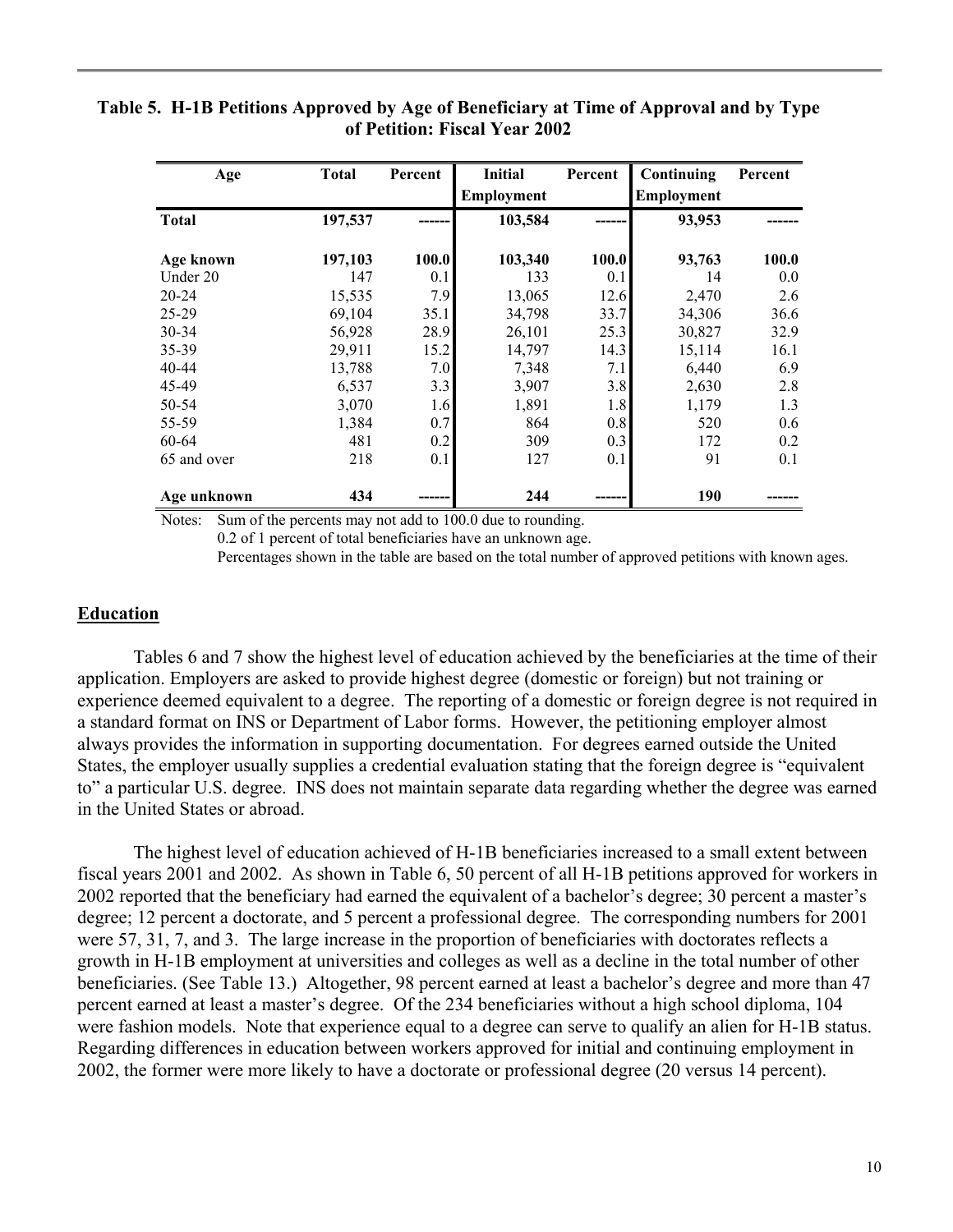|                               | <b>Percent of beneficiaries</b> |                         |     |  |  |  |
|-------------------------------|---------------------------------|-------------------------|-----|--|--|--|
| <b>Level of Education</b>     |                                 | FY 2000 FY 2001 FY 2002 |     |  |  |  |
| <b>Education known</b>        | 100                             | 100                     | 100 |  |  |  |
| Less than a Bachelor's degree | 2                               |                         |     |  |  |  |
| Bachelor's degree             | 57                              | 57                      | 50  |  |  |  |
| Master's degree               | 31                              | 31                      | 30  |  |  |  |
| Doctorate degree              |                                 |                         | 12  |  |  |  |
| Professional degree           | 3                               |                         |     |  |  |  |

#### **Table 6. H-1B Petitions Approved by Level of Education: Fiscal Year 2000-Fiscal Year 2002**

Note: Sum of the percents may not add to 100 due to rounding.

| <b>Level of Education</b>          | <b>Total</b> | Percent | <b>Initial</b> | Percent | Continuing       | Percent |
|------------------------------------|--------------|---------|----------------|---------|------------------|---------|
|                                    |              |         | Employmen      |         | <b>Employmen</b> |         |
|                                    |              |         |                |         |                  |         |
| <b>Total</b>                       | 197,537      |         | 103,584        |         | 93,953           |         |
|                                    |              |         |                |         |                  |         |
| <b>Education known</b>             | 197,249      | 100.0   | 103,438        | 100.0   | 93,811           | 100.0   |
| No high school diploma             | 234          | 0.1     | 169            | 0.2     | 65               | 0.1     |
| High school graduate               | 1,039        | 0.5     | 806            | 0.8     | 233              | 0.2     |
| Less than 1 year of college credit | 289          | 0.1     | 189            | 0.2     | 100              | 0.1     |
| 1 or more years of college credit, |              |         |                |         |                  |         |
| no diploma                         | 1,381        | 0.7     | 849            | 0.8     | 532              | 0.6     |
| Associate's degree                 | 1,032        | 0.5     | 642            | 0.6     | 390              | 0.4     |
| Bachelor's degree                  | 99,436       | 50.4    | 50,332         | 48.7    | 49,104           | 52.3    |
| Master's degree                    | 60,022       | 30.4    | 30,119         | 29.1    | 29,903           | 31.9    |
| Doctorate degree                   | 23,323       | 11.8    | 14,220         | 13.7    | 9,103            | 9.7     |
| Professional degree                | 10,493       | 5.3     | 6,112          | 5.9     | 4,381            | 4.7     |
| <b>Education unknown</b>           | 288          |         | 146            |         | 142              |         |

#### **Table 7. H-1B Petitions Approved by Level of Education of Beneficiary and Type of Petition: Fiscal Year 2002**

Notes: Sum of the percents may not add to 100.0 due to rounding.

0.1 of 1 percent of total petitions approved have an unknown level of education.

Percents shown in the table are based on the number of approved petitions with known levels of education.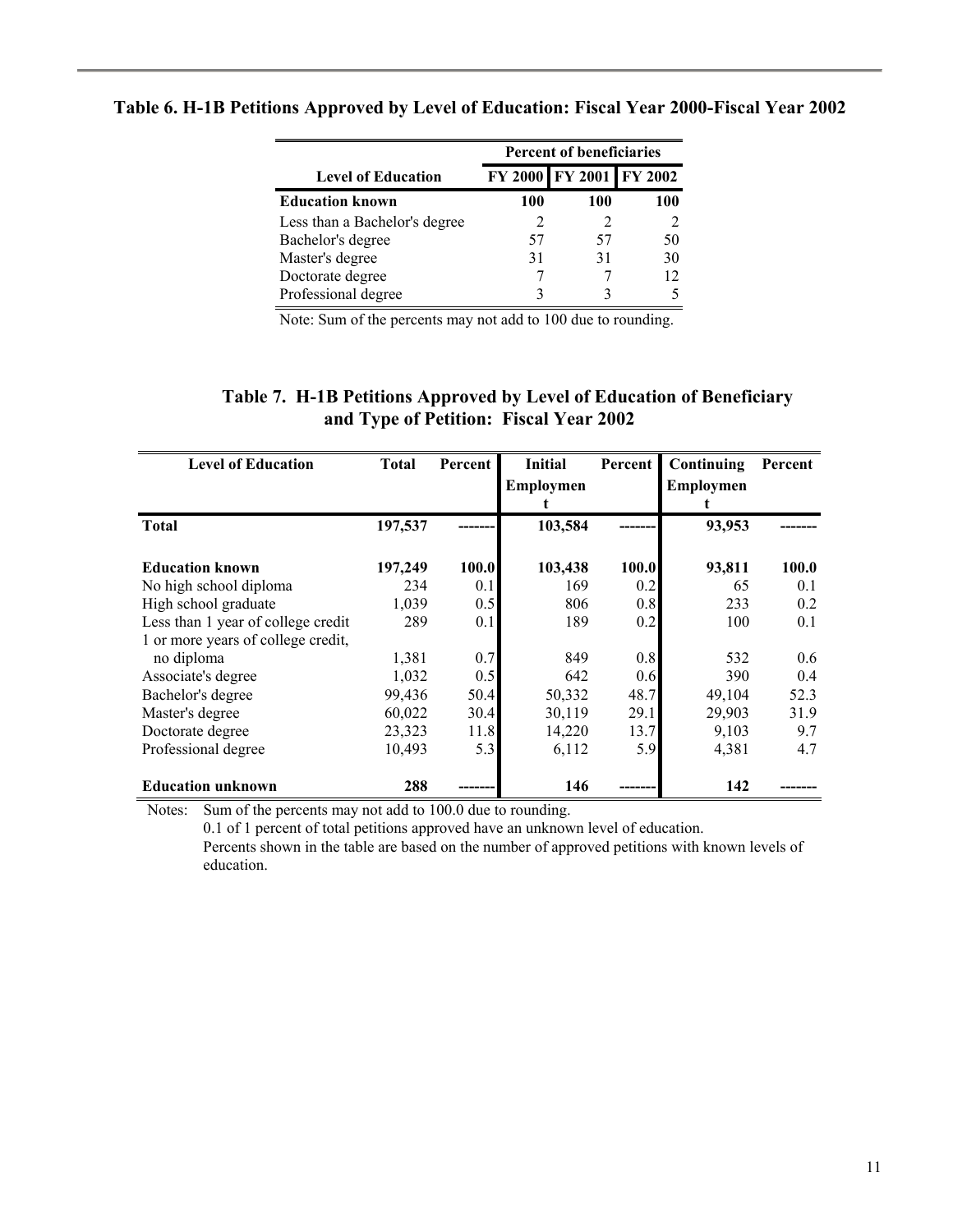#### **Occupation**

l

#### **- Major Occupation Group**

Table 8 shows the distribution of beneficiaries by major occupation group in descending order for fiscal year 2002. The petitioning employer supplies the occupation code on the Labor Condition Application (LCA).  $9$  The relative distributions in 2001 and 2002 are very different. While remaining the most numerous occupation group in 2002, computer-related occupations group saw its share of total petitions approved drop sharply from 58 percent to 38 percent. The corresponding percents for initial employment and continuing employment were 25 and 53, respectively. Only computer-related occupations had more continuing than initial H-1B beneficiaries. The second and third most numerous occupation groups in order were architecture, engineering, and surveying and administrative specializations. The former group includes computer and systems engineers while the latter contains accountants and management systems analysts.

The number of H-1B petitions approved for workers in computer-related occupations fell precipitously by 61 percent from 191,400 in 2001 to 75,100 in 2002. The drop off was particularly concentrated among H-1B workers approved for initial and continuing employment in computer-related jobs at 77 and 39 percent, respectively. Nearly every occupation group declined between 2001 and 2002. Notable exceptions were education, medicine and health, and life sciences. These occupation groups increased by 19, 14, and 7 percent, respectively.

 $9$  H-1B status requires a sponsoring U.S. employer. The employer must file a labor condition application (LCA) with the Department of Labor attesting to several items, including payment of prevailing wages for the position, and the working conditions offered.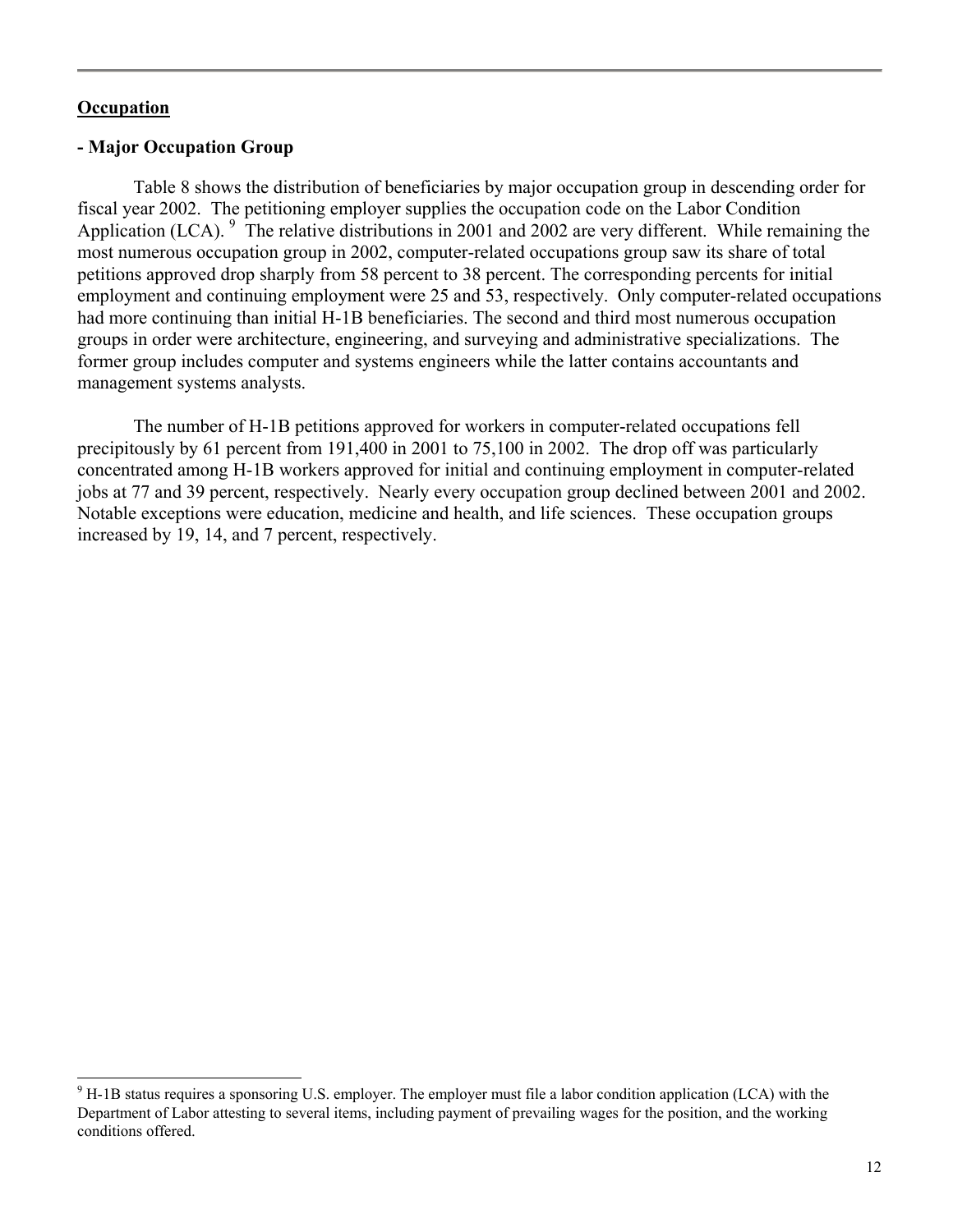## **Table 8. H-1B Petitions Approved by Major Occupation Group of Beneficiary and Type of Petition: Fiscal Year 2001 and Fiscal Year 2002**

|                                          | <b>All Beneficiaries</b>        |                                 | <b>Initial Employment</b>       |                                 | <b>Continuing Employment</b>    |                                 |
|------------------------------------------|---------------------------------|---------------------------------|---------------------------------|---------------------------------|---------------------------------|---------------------------------|
| Occupation<br><b>LCA Code (2-digits)</b> | <b>FY 2001</b><br><b>Number</b> | <b>FY 2002</b><br><b>Number</b> | <b>FY 2001</b><br><b>Number</b> | <b>FY 2002</b><br><b>Number</b> | <b>FY 2001</b><br><b>Number</b> | <b>FY 2002</b><br><b>Number</b> |
| <b>Total</b>                             | 331,206                         | 197,537                         | 201,079                         | 103,584                         | 130,127                         | 93,953                          |
| <b>Occupation known</b>                  | 329,866                         | 196,160                         | 200,116                         | 102,667                         | 129,750                         | 93,493                          |
| Computer-related occupations (03)        | 191,397                         | 75,114                          | 110,713                         | 25,637                          | 80,684                          | 49,477                          |
| Occupations in architecture,             |                                 |                                 |                                 |                                 |                                 |                                 |
| Engineering, and surveying (00/01)       | 40,388                          | 25,197                          | 25,365                          | 14,467                          | 15,023                          | 10,730                          |
| Occupations in administrative            |                                 |                                 |                                 |                                 |                                 |                                 |
| specializations (16)                     | 23,794                          | 21,103                          | 15,573                          | 13,853                          | 8,221                           | 7,250                           |
| Occupations in education (09)            | 17,431                          | 20,613                          | 11,733                          | 13,996                          | 5,698                           | 6,617                           |
| Occupations in medicine and              |                                 |                                 |                                 |                                 |                                 |                                 |
| health $(07)$                            | 11,334                          | 12,920                          | 6,646                           | 7,861                           | 4,688                           | 5,059                           |
| Managers and officials n.e.c. (18)       | 12,423                          | 10,610                          | 8,050                           | 6,661                           | 4,373                           | 3,949                           |
| Occupations in life sciences (04)        | 6,492                           | 6,910                           | 4,143                           | 4,665                           | 2,349                           | 2,245                           |
| Occupations in social sciences (05)      | 6,145                           | 5,547                           | 4,212                           | 3,705                           | 1,933                           | 1,842                           |
| Occupations in mathematics and           |                                 |                                 |                                 |                                 |                                 |                                 |
| physical sciences (02)                   | 5,772                           | 5,443                           | 3,627                           | 3,428                           | 2,145                           | 2,015                           |
| Miscellaneous professional,              |                                 |                                 |                                 |                                 |                                 |                                 |
| technical, and managerial (19)           | 5,662                           | 4,940                           | 3,692                           | 3,185                           | 1,970                           | 1,755                           |
| Occupations in art (14)                  | 3,425                           | 2,898                           | 2,283                           | 1,833                           | 1,142                           | 1,065                           |
| Occupations in writing (13)              | 1,888                           | 1,471                           | 1,309                           | 985                             | 579                             | 486                             |
| Occupations in law and                   |                                 |                                 |                                 |                                 |                                 |                                 |
| jurisprudence (11)                       | 1,614                           | 1,436                           | 1,180                           | 985                             | 434                             | 451                             |
| Occupations in entertainment             |                                 |                                 |                                 |                                 |                                 |                                 |
| and recreation (15)                      | 772                             | 776                             | 509                             | 503                             | 263                             | 273                             |
| Fashion models (29)                      | 910                             | 749                             | 790                             | 626                             | 120                             | 123                             |
| Occupations in museum, library,          |                                 |                                 |                                 |                                 |                                 |                                 |
| and archival sciences (10)               | 336                             | 315                             | 230                             | 203                             | 106                             | 112                             |
| Occupations in religion and              |                                 |                                 |                                 |                                 |                                 |                                 |
| theology $(12)$                          | 83                              | 118                             | 61                              | 74                              | 22                              | 44                              |
| <b>Occupation unknown</b>                | 1,340                           | 1,377                           | 963                             | 917                             | 377                             | 460                             |

Notes: Occupations ranked based on 2002 data.

0.4 and 0.7 of 1 percent of total petitions approved have an unknown occupation in 2001 and 2002 respectively. n.e.c. indicates *not elsewhere classified*.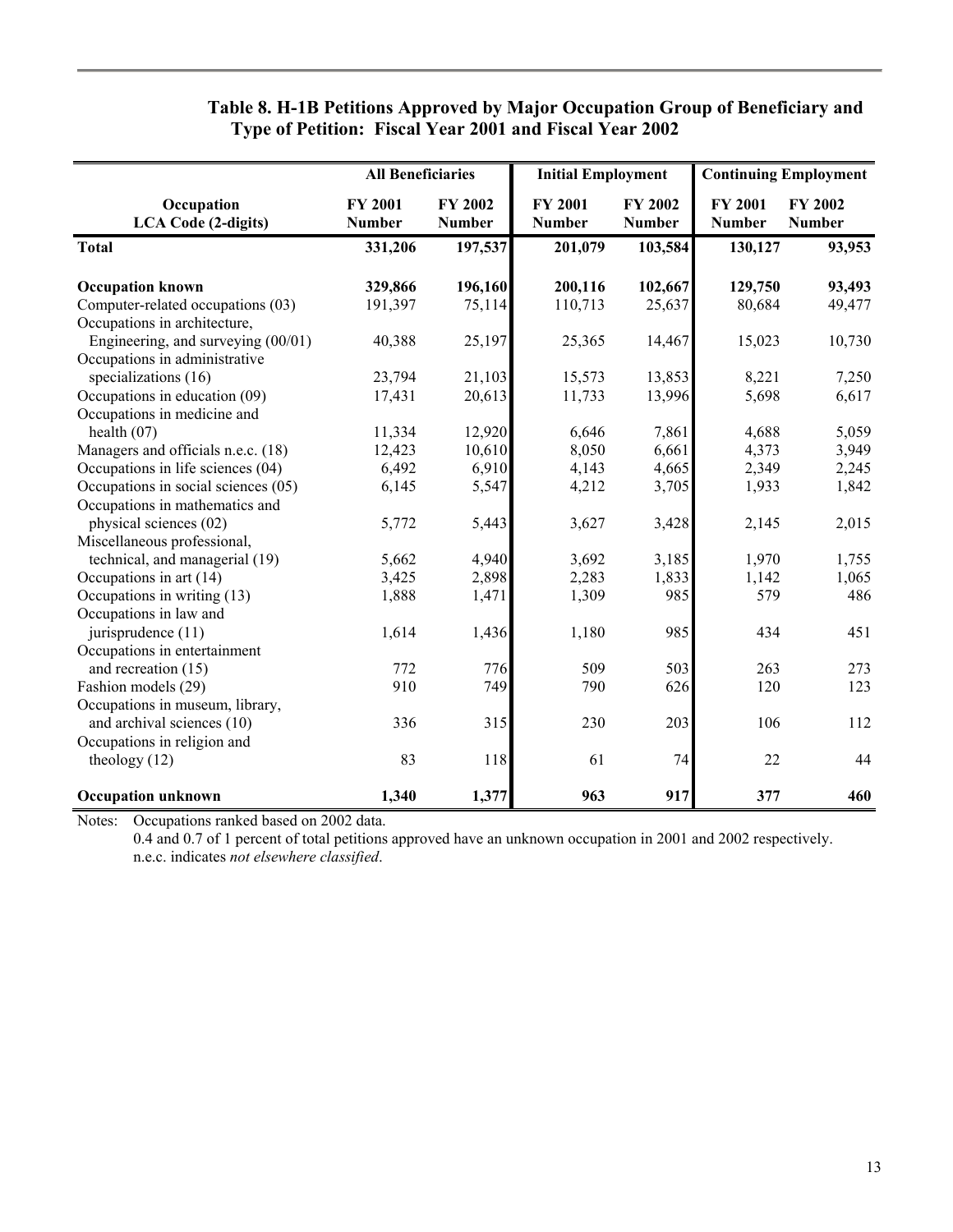|                                          |                           | <b>All Beneficiaries</b> | <b>Initial Employment</b> |                    | <b>Continuing Employment</b> |                    |
|------------------------------------------|---------------------------|--------------------------|---------------------------|--------------------|------------------------------|--------------------|
| Occupation<br><b>LCA Code (2-digits)</b> | <b>FY 2001</b><br>Percent | FY 2002<br>Percent       | <b>FY 2001</b><br>Percent | FY 2002<br>Percent | <b>FY 2001</b><br>Percent    | FY 2002<br>Percent |
| <b>Total</b>                             |                           |                          |                           |                    |                              |                    |
| <b>Occupation known</b>                  | 100.0                     | 100.0                    | 100.0                     | 100.0              | 100.0                        | 100.0              |
| Computer-related occupations (03)        | 58.0                      | 38.3                     | 55.3                      | 25.0               | 62.2                         | 52.9               |
| Occupations in architecture,             |                           |                          |                           |                    |                              |                    |
| engineering, and surveying $(00/01)$     | 12.2                      | 12.8                     | 12.7                      | 14.1               | 11.6                         | 11.5               |
| Occupations in administrative            |                           |                          |                           |                    |                              |                    |
| specializations (16)                     | 7.2                       | 10.8                     | 7.8                       | 13.5               | 6.3                          | 7.8                |
| Occupations in education (09)            | 5.3                       | 10.5                     | 5.9                       | 13.6               | 4.4                          | 7.1                |
| Occupations in medicine and              |                           |                          |                           |                    |                              |                    |
| health $(07)$                            | 3.4                       | 6.6                      | 3.3                       | 7.7                | 3.6                          | 5.4                |
| Managers and officials n.e.c. (18)       | 3.8                       | 5.4                      | 4.0                       | 6.5                | 3.4                          | 4.2                |
| Occupations in life sciences (04)        | 2.0                       | 3.5                      | 2.1                       | 4.5                | 1.8                          | 2.4                |
| Occupations in social sciences (05)      | 1.9                       | 2.8                      | 2.1                       | 3.6                | 1.5                          | 2.0                |
| Occupations in mathematics and           |                           |                          |                           |                    |                              |                    |
| physical sciences (02)                   | 1.7                       | 2.8                      | 1.8                       | 3.3                | 1.7                          | 2.2                |
| Miscellaneous professional,              |                           |                          |                           |                    |                              |                    |
| technical, and managerial (19)           | 1.7                       | 2.5                      | 1.8                       | 3.1                | 1.5                          | 1.9                |
| Occupations in art $(14)$                | 1.0                       | 1.5                      | 1.1                       | 1.8                | 0.9                          | 1.1                |
| Occupations in writing (13)              | 0.6                       | 0.7                      | 0.7                       | 1.0                | 0.4                          | 0.5                |
| Occupations in law and                   |                           |                          |                           |                    |                              |                    |
| jurisprudence (11)                       | 0.5                       | 0.7                      | 0.6                       | 1.0                | 0.3                          | 0.5                |
| Occupations in entertainment             |                           |                          |                           |                    |                              |                    |
| and recreation (15)                      | 0.2                       | 0.4                      | 0.3                       | 0.5                | 0.2                          | 0.3                |
| Fashion models (29)                      | 0.3                       | 0.4                      | 0.4                       | 0.6                | 0.1                          | 0.1                |
| Occupations in museum, library,          |                           |                          |                           |                    |                              |                    |
| and archival sciences (10)               | 0.1                       | 0.2                      | 0.1                       | 0.2                | 0.1                          | 0.1                |
| Occupations in religion and              |                           |                          |                           |                    |                              |                    |
| theology $(12)$                          | 0.0                       | 0.1                      | 0.0                       | 0.1                | 0.0                          | 0.0                |
| <b>Occupation unknown</b>                |                           |                          |                           |                    |                              |                    |

## **Table 8. (Continued) H-1B Petitions Approved by Major Occupation Group of Beneficiary and Type of Petition: Fiscal Year 2001 and Fiscal Year 2002**

Notes: Occupations ranked based on 2002 data.

Sum of the percents may not add to 100.0 due to rounding.

0.4 and 0.7 of 1 percent of total petitions approved have an unknown occupation in 2001 and 2002 respectively. Percents shown in the table are based on the total number of petitions approved with known occupations. n.e.c. indicates *not elsewhere classified*.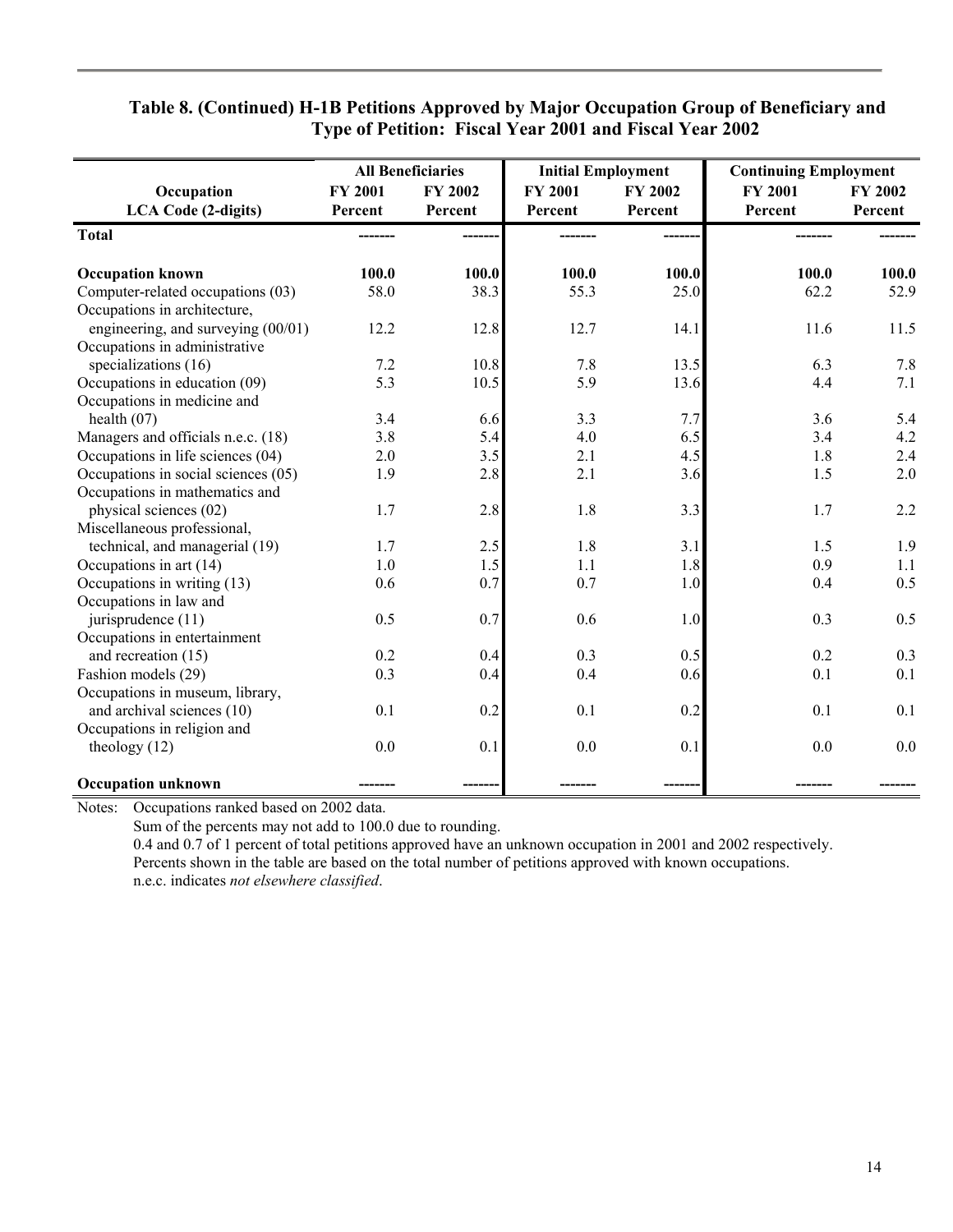#### **- Detailed Occupation**

Table 9 indicates the distribution of beneficiaries by detailed major occupation group in descending order in fiscal year 2002. The relative distribution in 2001 was very different. The list is limited to the top 23 categories. One-third of the approved petitions in 2002 were for aliens working as systems analysts or programmers, down from half in 2001. The second largest category was occupations in colleges and university education with 7 percent, replacing electrical/electronics engineering occupations in 2001.

Most detailed major occupations shown in Table 9 suffered declines in total, initial, and continuing employment in 2002. Total employment of systems analysts and programmers fell by 79 percent. However, among initial beneficiaries, increases occurred in the following groups: colleges and universities; biological sciences; physicians and surgeons; medicine and health, n.e.c.; primary education; secondary education; and therapists.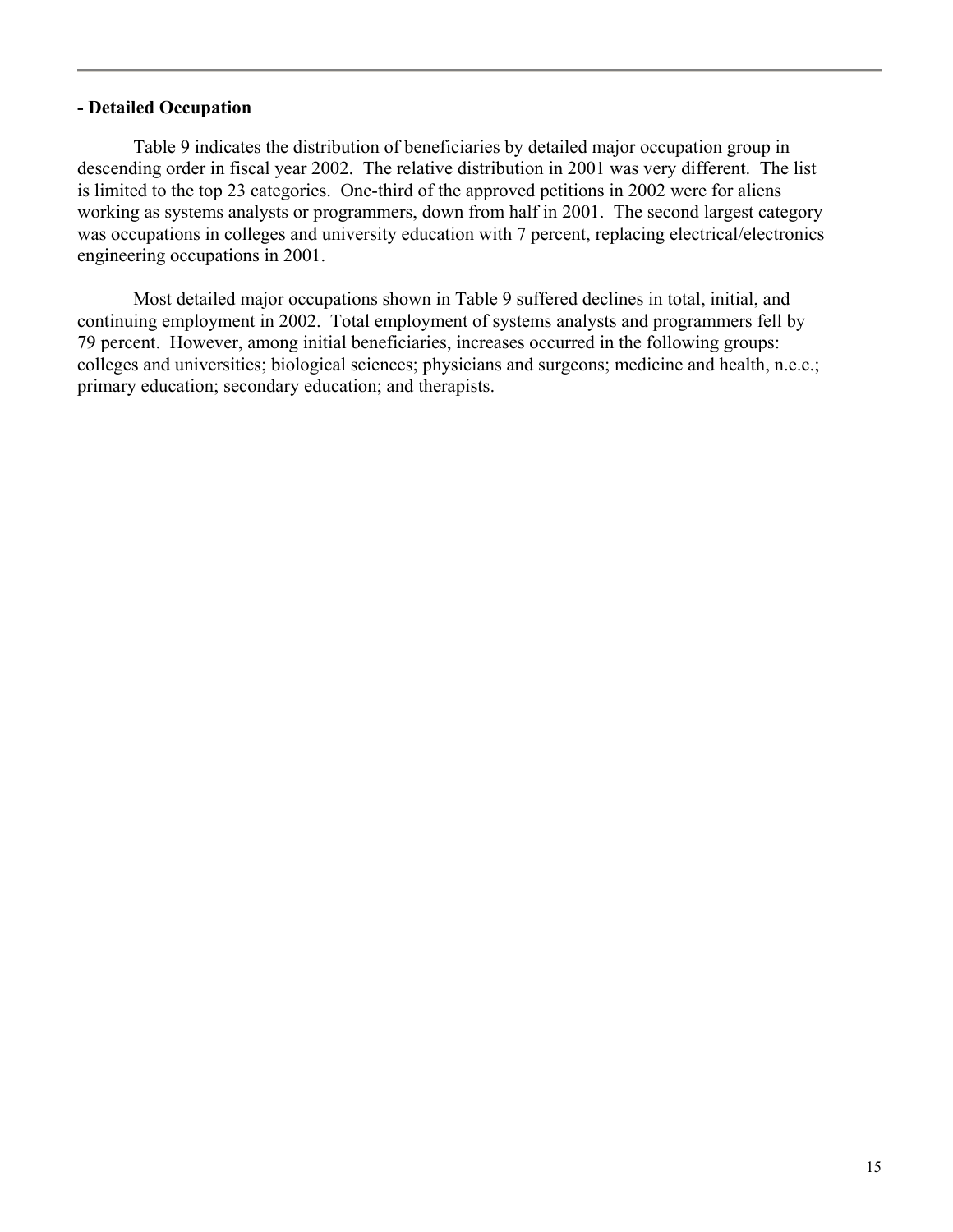## **Table 9. H-1B Petitions Approved by Detailed Occupation of Beneficiary and Type of Petition: Fiscal Year 2001 and Fiscal Year 2002**

|                                                  | <b>All Beneficiaries</b> |               | <b>Initial Employment</b> |               | <b>Continuing Employment</b> |               |
|--------------------------------------------------|--------------------------|---------------|---------------------------|---------------|------------------------------|---------------|
| Occupation                                       | FY 2001                  | FY 2002       | FY 2001                   | FY 2002       | FY 2001                      | FY 2002       |
| <b>LCA Code (3-digits)</b>                       | <b>Number</b>            | <b>Number</b> | Number                    | <b>Number</b> | <b>Number</b>                | <b>Number</b> |
| <b>Total</b>                                     | 331,206                  | 197,537       | 201,079                   | 103,584       | 130,127                      | 93,953        |
| <b>Occupation known</b>                          | 329,652                  | 196,035       | 199,971                   | 102,595       | 129,681                      | 93,440        |
| Occupations in systems analysis and              |                          |               |                           |               |                              |               |
| programming                                      |                          |               |                           |               |                              |               |
| (030)                                            | 171,784                  | 64,687        | 100,513                   | 21,300        | 71,271                       | 43,387        |
| Occupations in colleges and university education |                          |               |                           |               |                              |               |
| (090)                                            | 12,183                   | 14,502        | 7,833                     | 9,386         | 4,350                        | 5,116         |
| Accountants, auditors, and related occupations   |                          |               |                           |               |                              |               |
| (160)                                            | 11,076                   | 9,629         | 6,774                     | 6,331         | 4,302                        | 3,298         |
| Electrical/Electronics engineering occupations   |                          |               |                           |               |                              |               |
| (003)                                            | 15,356                   | 8,023         | 9,538                     | 4,197         | 5,818                        | 3,826         |
| Computer-related occupations, n.e.c. (039)       | 13,661                   | 6,649         | 6,907                     | 2,511         | 6,754                        | 4,138         |
| Miscellaneous managers and officials, n.e.c.     |                          |               |                           |               |                              |               |
| (189)                                            | 6,864                    | 5,313         | 4,353                     | 3,245         | 2,511                        | 2,068         |
| Occupations in biological sciences (041)         | 4,813                    | 5,172         | 3,039                     | 3,471         | 1,774                        | 1,701         |
| Occupations in economics (050)                   | 5,733                    | 5,099         | 3,920                     | 3,398         | 1,813                        | 1,701         |
| Physicians and surgeons (070)                    | 4,541                    | 5,045         | 2,193                     | 2,495         | 2,348                        | 2,550         |
| Misc. professional, technical, and managerial    |                          |               |                           |               |                              |               |
| occupations n.e.c. (199)                         | 5,106                    | 4,291         | 3,288                     | 2,702         | 1,818                        | 1,589         |
| Occupations in architecture, engineering, and    |                          |               |                           |               |                              |               |
| surveying, n.e.c. $(019)$                        | 8,404                    | 3,850         | 4,585                     | 1,954         | 3,819                        | 1,896         |
| Mechanical engineering occupations (007)         | 4,815                    | 3,775         | 3,019                     | 2,208         | 1,796                        | 1,567         |
| Occupations in administrative specializations,   |                          |               |                           |               |                              |               |
| n.e.c. (169)                                     | 3,279                    | 3,239         | 2,271                     | 2,129         | 1,008                        | 1,110         |
| Occupations in medicine and health, n.e.c. (079) | 2,827                    | 3,172         | 2,003                     | 2,185         | 824                          | 987           |
| Budget and management systems occupations        |                          |               |                           |               |                              |               |
| (161)                                            | 3,245                    | 2,851         | 2,264                     | 1,906         | 981                          | 945           |
| Occupations in preschool, primary school, and    |                          |               |                           |               |                              |               |
| kindergarten education (092)                     | 2,472                    | 2,769         | 1,799                     | 2,115         | 673                          | 654           |
| Civil engineering occupations (005)              | 2,534                    | 2,548         | 1,825                     | 1,679         | 709                          | 869           |
| Architectural occupations (001)                  | 2,937                    | 2,471         | 2,091                     | 1,593         | 846                          | 878           |
| Occupations in chemistry (022)                   | 2,360                    | 2,295         | 1,471                     | 1,427         | 889                          | 868           |
| Sales and distribution management                |                          |               |                           |               |                              |               |
| occupations (163)                                | 2,415                    | 2,149         | 1,638                     | 1,323         | 777                          | 826           |
| Occupations in secondary school education (091)  | 1,624                    | 1,932         | 1,298                     | 1,434         | 326                          | 498           |
| Therapists (076)                                 | 1,567                    | 1,859         | 770                       | 1,139         | 797                          | 720           |
| Commercial artists: designers and illustrators,  |                          |               |                           |               |                              |               |
| graphic arts (141)                               | 2,144                    | 1,801         | 1,460                     | 1,150         | 684                          | 651           |
| Other occupations                                | 37,912                   | 32,914        | 25,119                    | 21,317        | 12,793                       | 11,597        |
| <b>Occupation unknown</b>                        | 1,554                    | 1,502         | 1,108                     | 989           | 446                          | 513           |

Notes: Occupations ranked on 2002 data.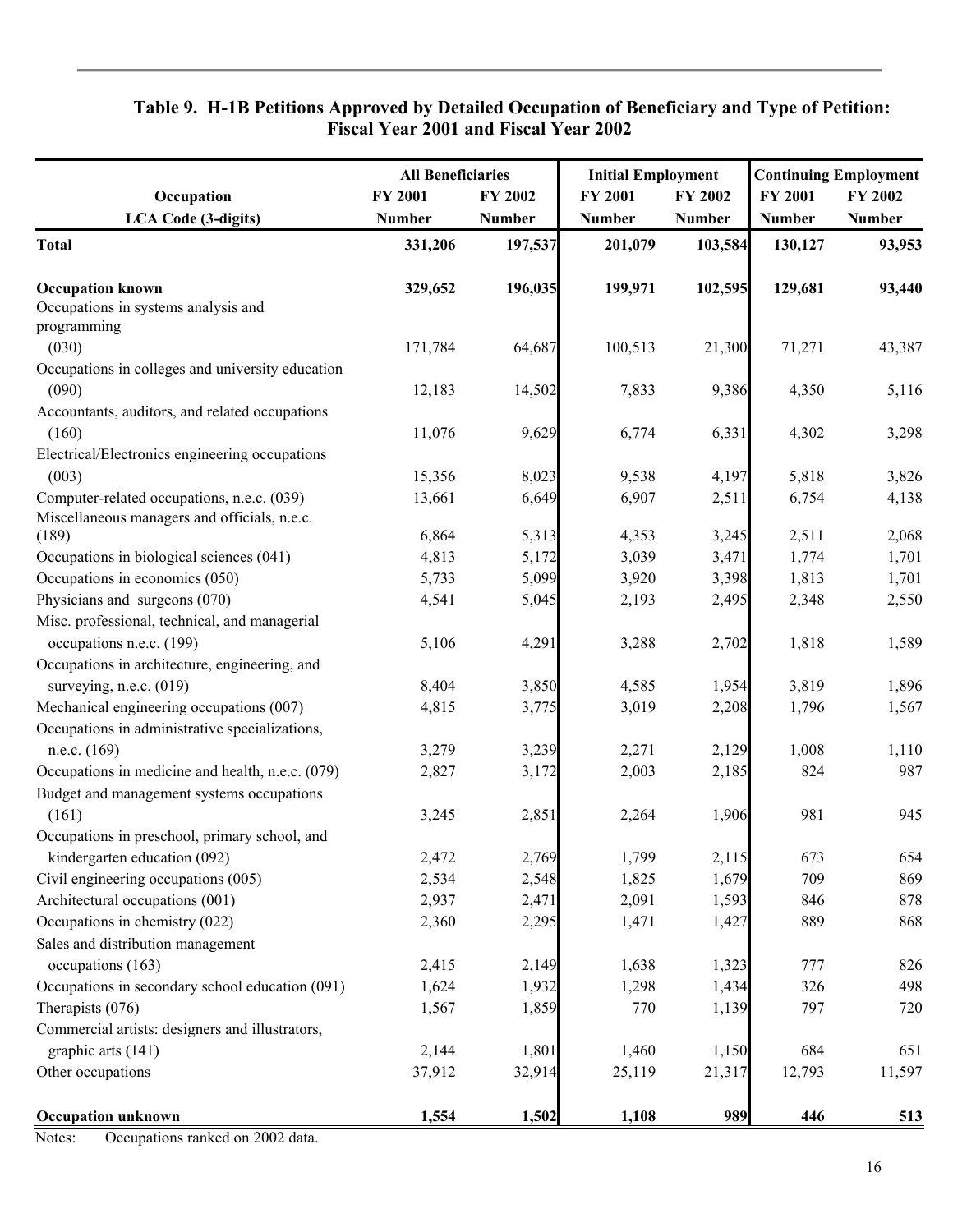0.5 and 0.8 of 1 percent of total petitions approved have an unknown occupation for fiscal years 2001 and 2002 respectively.

n.e.c. indicates not elsewhere classified.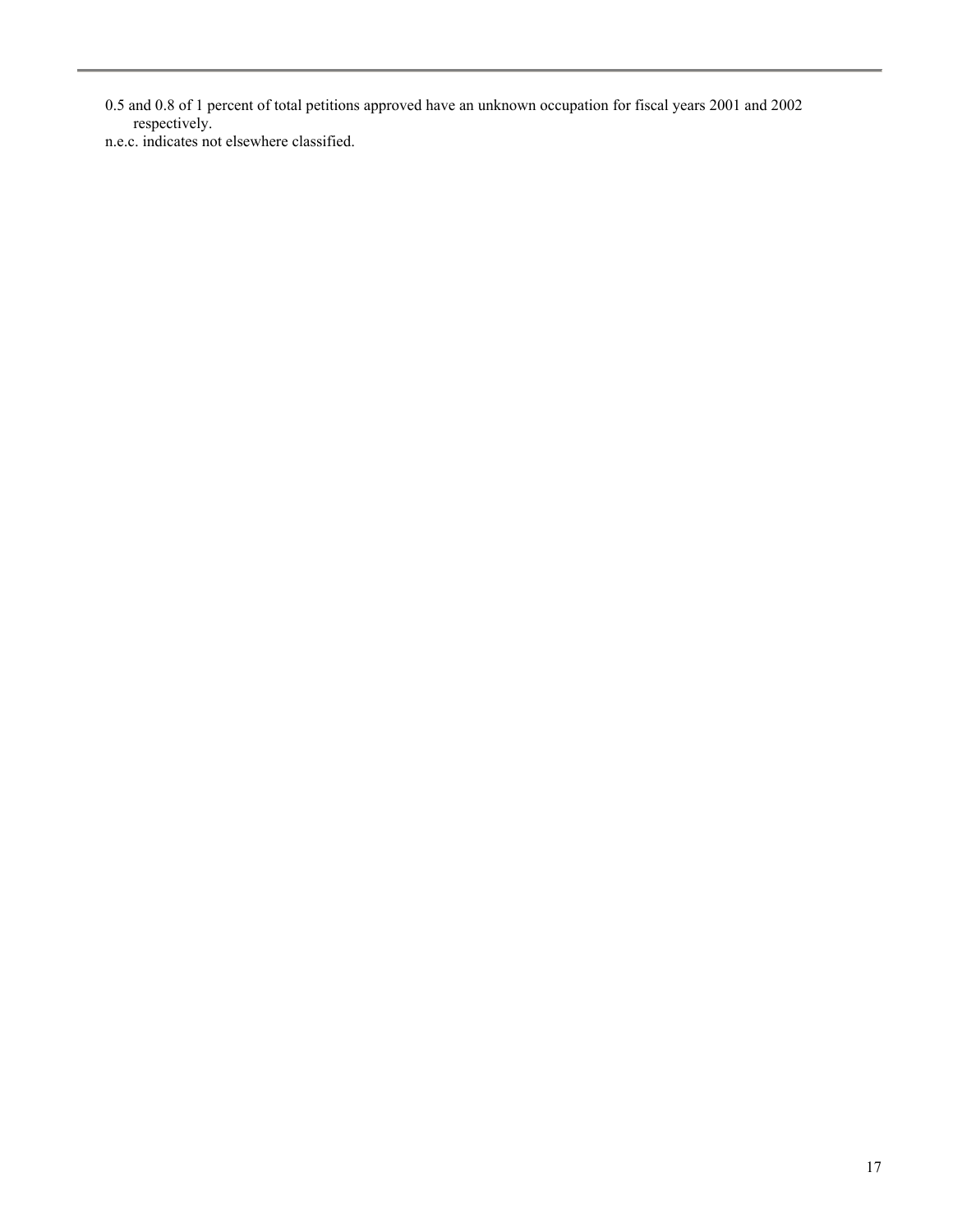|                                                           | <b>All Beneficiaries</b> |             |             |             |             | <b>Initial Employment Continuing Employment</b> |
|-----------------------------------------------------------|--------------------------|-------------|-------------|-------------|-------------|-------------------------------------------------|
| Occupation                                                | <b>FY01</b>              | <b>FY02</b> | <b>FY01</b> | <b>FY02</b> | <b>FY01</b> | <b>FY02</b>                                     |
| <b>LCA Code (3-digits)</b>                                | Percent                  | Percent     | Percent     | Percent     | Percent     | Percent                                         |
| <b>Total</b>                                              |                          |             |             |             |             |                                                 |
| <b>Occupation known</b>                                   | 100.0                    | 100.0       | 100.0       | 100.0       | 100.0       | 100.0                                           |
| Occupations in systems analysis and programming           |                          |             |             |             |             |                                                 |
| (030)                                                     | 52.2                     | 33.0        | 50.3        | 20.8        | 55.0        | 46.4                                            |
| Occupations in colleges and university education<br>(090) | 3.7                      | 7.4         | 3.9         | 9.1         | 3.4         | 5.5                                             |
| Accountants, auditors, and related occupations            |                          |             |             |             |             |                                                 |
| (160)                                                     | 3.4                      | 4.3         | 3.4         | 6.2         | 3.3         | 3.5                                             |
| Electrical/Electronics engineering occupations            |                          |             |             |             |             |                                                 |
| (003)                                                     | 4.7                      | 4.1         | 4.8         | 4.1         | 4.5         | 4.1                                             |
| Computer-related occupations, n.e.c. (039)                | 4.1                      | 3.4         | 3.5         | 2.4         | 5.2         | 4.4                                             |
| Miscellaneous managers and officials, n.e.c. (189)        | 2.1                      | 2.7         | 2.2         | 3.2         | 1.9         | 2.2                                             |
| Occupations in biological sciences (041)                  | 1.5                      | 2.6         | 1.5         | 3.4         | 1.4         | 1.8                                             |
| Occupations in economics (050)                            | 1.7                      | 2.6         | 2.0         | 3.3         | 1.4         | 1.8                                             |
| Physicians and surgeons (070)                             | 1.4                      | 2.6         | 1.1         | 2.4         | 1.8         | 2.7                                             |
| Misc. professional, technical, and managerial             |                          |             |             |             |             |                                                 |
| occupations n.e.c. (199)                                  | 1.5                      | 2.2         | 1.6         | 2.6         | 1.4         | 1.7                                             |
| Occupations in architecture, engineering, and             |                          |             |             |             |             |                                                 |
| surveying, n.e.c. (019)                                   | 2.5                      | 2.0         | 2.3         | 1.9         | 2.9         | 2.0                                             |
| Mechanical engineering occupations (007)                  | 1.5                      | 1.9         | 1.5         | 2.2         | 1.4         | 1.7                                             |
| Occupations in administrative specializations,            |                          |             |             |             |             |                                                 |
| n.e.c. (169)                                              | $1.0$                    | 1.7         | 1.1         | 2.1         | 0.8         | $1.2\,$                                         |
| Occupations in medicine and health, n.e.c. (079)          | 0.9                      | 1.6         | 1.0         | 2.1         | 0.6         | 1.1                                             |
| Budget and management systems occupations                 |                          |             |             |             |             |                                                 |
| (161)                                                     | 1.0                      | 1.5         | 1.1         | 1.9         | 0.8         | 1.0                                             |
| Occupations in preschool, primary school, and             |                          |             |             |             |             |                                                 |
| kindergarten education (092)                              | 0.7                      | 1.4         | 0.9         | 2.1         | 0.5         | 0.7                                             |
| Civil engineering occupations (005)                       | 0.8                      | 1.3         | 0.9         | 1.6         | 0.5         | 0.9                                             |
| Architectural occupations (001)                           | 0.9                      | 1.3         | $1.0$       | 1.6         | 0.7         | 0.9                                             |
| Occupations in chemistry (022)                            | 0.7                      | 1.2         | 0.7         | 1.4         | 0.7         | 0.9                                             |
| Sales and distribution management                         |                          |             |             |             |             |                                                 |
| occupations (163)                                         | 0.7                      | 1.1         | $0.8\,$     | 1.3         | 0.6         | 0.9                                             |
| Occupations in secondary school education (091)           | 0.5                      | 1.0         | 0.6         | 1.4         | 0.3         | 0.5                                             |
| Therapists (076)                                          | 0.5                      | 0.9         | 0.4         | 1.1         | 0.6         | 0.8                                             |
| Commercial artists: designers and illustrators,           |                          |             |             |             |             |                                                 |
| graphic arts (141)                                        | 0.6                      | 0.9         | 0.7         | 1.1         | 0.5         | 0.7                                             |
| Other occupations                                         | 11.5                     | 16.8        | 12.6        | 20.8        | 9.9         | 12.4                                            |
| <b>Occupation unknown</b>                                 |                          |             |             |             |             |                                                 |

## **Table 9. (Continued) H-1B Petitions Approved by Detailed Occupation of Beneficiary and Type of Petition: Fiscal Year 2001 and Fiscal Year 2002**

Notes: Occupations ranked on 2002 data.

Sum of the percents may not add to 100.0 due to rounding.

Percents shown in the table are based on the total number of petitions approved with known occupations.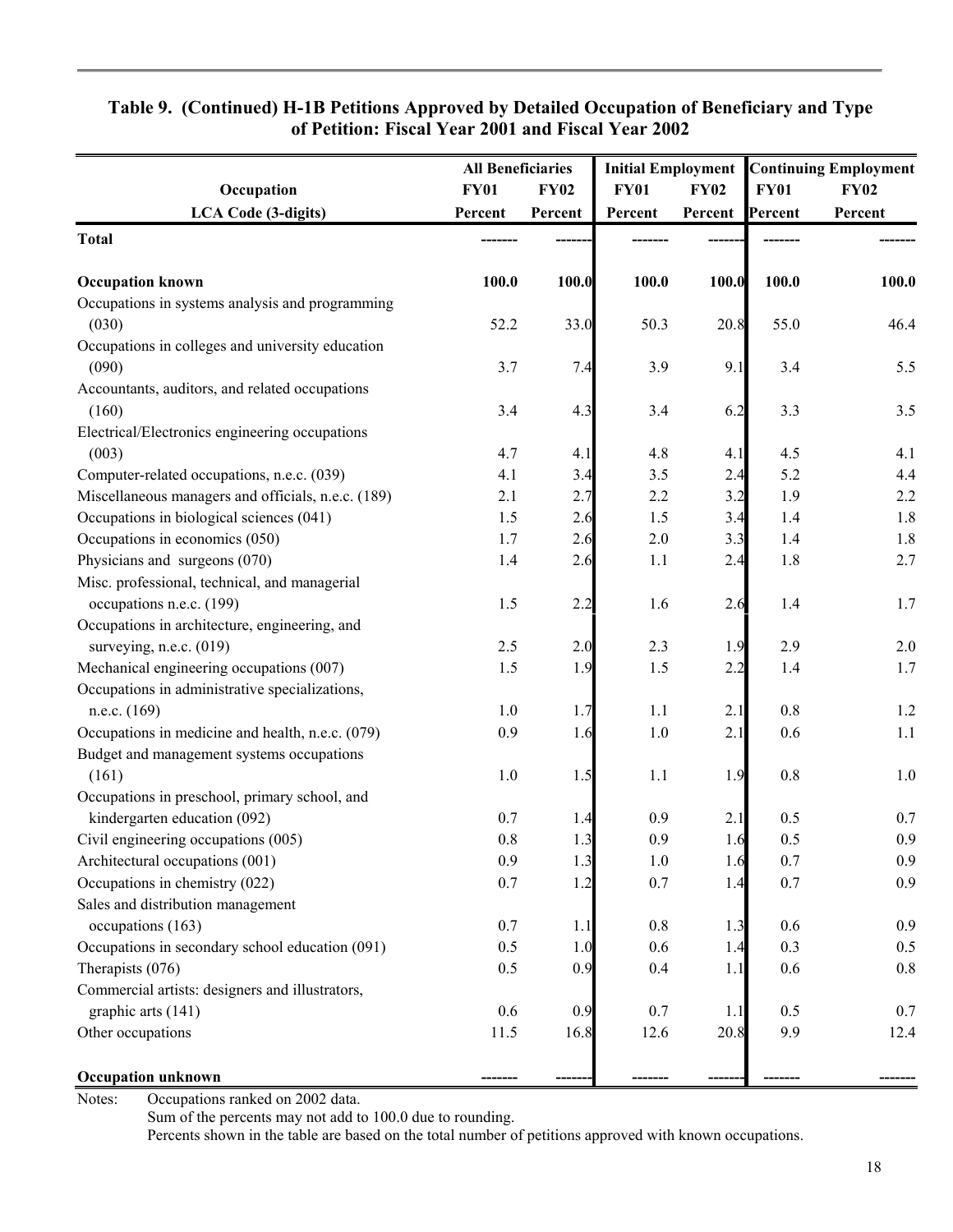n.e.c. indicates *not elsewhere classified*.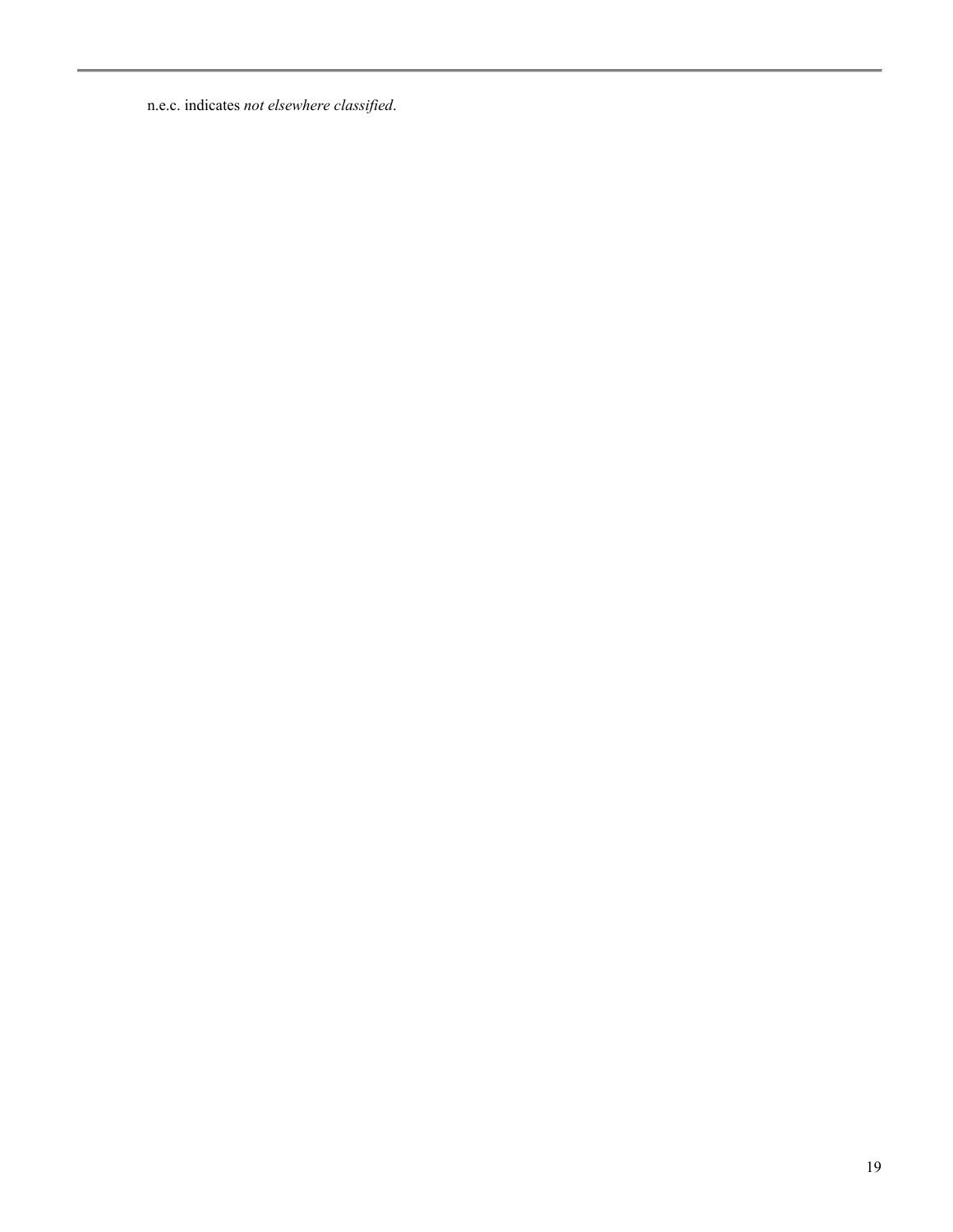## **Annual Compensation** <sup>10</sup>

l

Tables 10, 11, and 12 bring together occupations and compensation for beneficiaries of all, initial, and continuing employment respectively. Occupations in each table are arranged by the number of all beneficiaries in fiscal year 2002. As shown in Table 10, the median annual compensation reported by employers of H-1B workers was \$53,200 in fiscal year 2002 compared with \$55,000 in 2001 and \$52,000 in 2000; half were expected to earn between \$38,800 and \$71,800. Median compensation ranges from a low of \$30,000 for occupations in religion and theology to a high of \$100,000 for fashion models, identical to 2001.

<sup>&</sup>lt;sup>10</sup> Annual compensation refers to what the employer agreed to pay the beneficiary at the time the application was filed. The amount excludes non-cash compensation and benefits such as health insurance and transportation. Further, compensation is based on full-time employment for 12 months, even if beneficiary actually worked fewer than 12 months.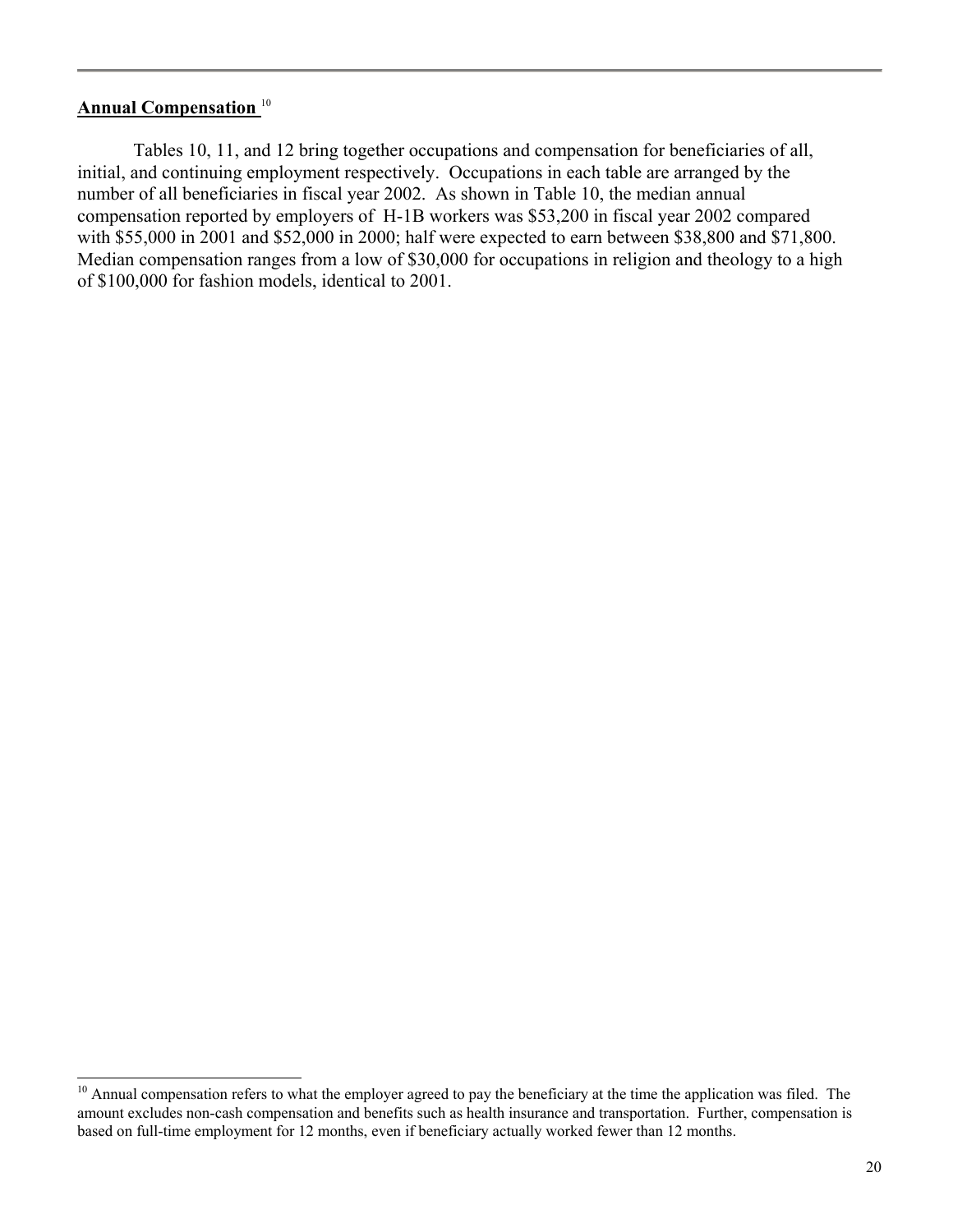| Occupation                                 | <b>Total</b> | $25^{\text{th}}$           | Median  | $75^{\text{th}}$<br>Percentile |  |
|--------------------------------------------|--------------|----------------------------|---------|--------------------------------|--|
| <b>LCA Code (2-digits)</b>                 |              | <b>Reported Percentile</b> |         |                                |  |
| <b>Total</b>                               | 195,196      | 38,772                     | 53,174  | 71,760                         |  |
| Occupations with annual compensation known | 193,907      | 38,979                     | 53,500  | 72,000                         |  |
| Computer-related occupations (03)          | 74,641       | 50,000                     | 60,000  | 75,000                         |  |
| Occupations in architecture,               |              |                            |         |                                |  |
| engineering, and surveying (00/01)         | 24,942       | 43,790                     | 57,247  | 74,000                         |  |
| Occupations in administrative              |              |                            |         |                                |  |
| specializations (16)                       | 20,810       | 32,500                     | 41,500  | 60,000                         |  |
| Occupations in education (09)              | 20,265       | 30,000                     | 36,000  | 47,000                         |  |
| Occupations in medicine and health (07)    | 12,649       | 35,984                     | 45,760  | 93,072                         |  |
| Managers and officials n.e.c. (18)         | 10,495       | 37,500                     | 58,801  | 91,512                         |  |
| Occupations in life sciences (04)          | 6,865        | 31,241                     | 38,000  | 52,000                         |  |
| Occupations in social sciences (05)        | 5,448        | 34,000                     | 44,000  | 62,978                         |  |
| Occupations in mathematics and             |              |                            |         |                                |  |
| physical sciences (02)                     | 5,399        | 40,500                     | 55,000  | 72,000                         |  |
| Miscellaneous professional, technical,     |              |                            |         |                                |  |
| and managerial (19)                        | 4,882        | 35,000                     | 52,510  | 80,600                         |  |
| Occupations in art (14)                    | 2,829        | 30,004                     | 38,400  | 51,000                         |  |
| Occupations in writing (13)                | 1,448        | 28,700                     | 35,000  | 46,633                         |  |
| Occupations in law and jurisprudence (11)  | 1,410        | 42,465                     | 85,000  | 125,000                        |  |
| Occupations in entertainment               |              |                            |         |                                |  |
| and recreation (15)                        | 750          | 25,000                     | 33,280  | 45,000                         |  |
| Fashion models (29)                        | 658          | 100,000                    | 100,000 | 100,000                        |  |
| Occupations in museum, library,            |              |                            |         |                                |  |
| and archival sciences (10)                 | 311          | 30,000                     | 37,150  | 50,000                         |  |
| Occupations in religion and theology (12)  | 105          | 23,160                     | 30,000  | 42,000                         |  |
| <b>Occupation unknown</b>                  | 1,289        | 31,200                     | 40,000  | 58,000                         |  |

## **Table 10. Annual Compensation of All H-1B Beneficiaries by Major Occupation Group: Fiscal Year 2002**

Notes: Occupations ranked by number of beneficiaries.

 Of the 197,537 petitions approved, 1.2 percent (2,341) did not have compensation reported. Of the 195,196 petitions approved with compensation reported, 0.7 of 1 percent (1,289) did not have an occupation reported.

n.e.c. indicates *not elsewhere classified*.

Definitions: Median is the middle ranking value  $(50<sup>th</sup>$  percentile) of all values.  $25<sup>th</sup>$  percentile and  $75<sup>th</sup>$  percentile are the lower quarter and upper quarter ranking values, respectively.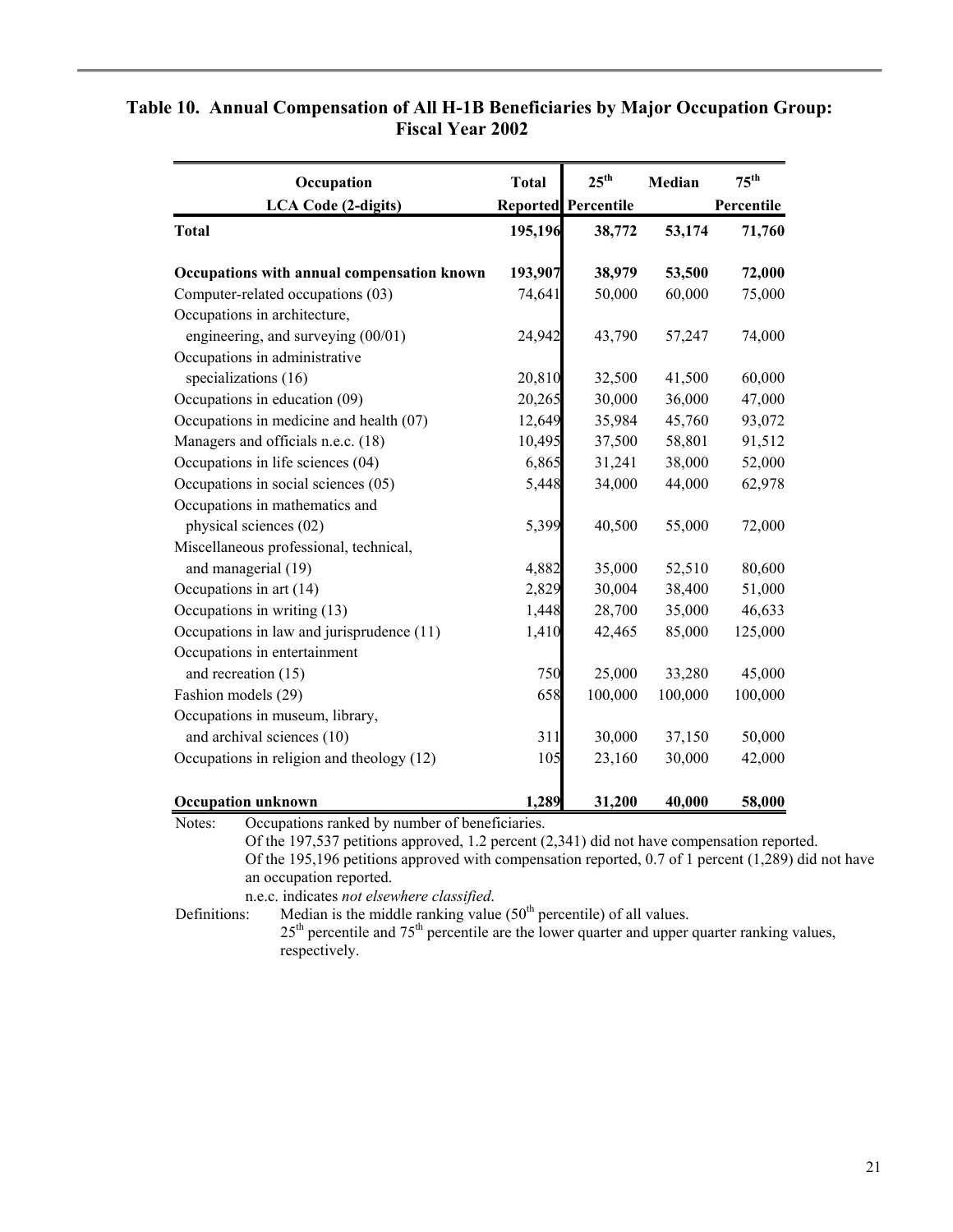As revealed in Tables 11 and 12, beneficiaries for continuing employment reported higher annual compensation than did beneficiaries for initial employment. Median annual compensation for the former was \$60,000 and \$45,000 for the latter. In fiscal year 2001, workers approved for continuing employment and initial employment reported median annual compensation of \$65,000 and \$50,000, respectively.

| Occupation                                    | <b>Total</b> | $25^{th}$                  | Median  | $75^{th}$  |
|-----------------------------------------------|--------------|----------------------------|---------|------------|
| <b>LCA Code (2-digits)</b>                    |              | <b>Reported Percentile</b> |         | Percentile |
| <b>Total</b>                                  | 102,252      | 34,947                     | 45,000  | 63,280     |
| Occupations with annual compensation<br>known | 101,386      | 35,000                     | 45,000  | 63,586     |
| Computer-related occupations (03)             | 25,469       | 45,000                     | 55,000  | 65,582     |
| Occupations in architecture,                  |              |                            |         |            |
| engineering, and surveying (00/01)            | 14,307       | 40,706                     | 52,000  | 68,203     |
| Occupations in education (09)                 | 13,793       | 30,000                     | 35,000  | 45,000     |
| Occupations in administrative                 |              |                            |         |            |
| specializations (16)                          | 13,647       | 31,221                     | 38,688  | 53,500     |
| Occupations in medicine and health (07)       | 7,720        | 33,800                     | 42,000  | 72,679     |
| Managers and officials n.e.c. (18)            | 6,582        | 35,000                     | 50,000  | 85,000     |
| Occupations in life sciences (04)             | 4,630        | 30,000                     | 36,000  | 48,000     |
| Occupations in social sciences (05)           | 3,637        | 32,200                     | 40,000  | 58,000     |
| Occupations in mathematics and                |              |                            |         |            |
| physical sciences (02)                        | 3,406        | 38,500                     | 51,547  | 68,000     |
| Miscellaneous professional, technical,        |              |                            |         |            |
| and managerial (19)                           | 3,154        | 32,500                     | 46,842  | 73,000     |
| Occupations in art (14)                       | 1,783        | 30,000                     | 35,000  | 46,000     |
| Occupations in writing (13)                   | 972          | 27,000                     | 33,000  | 45,000     |
| Occupations in law and jurisprudence (11)     | 966          | 39,000                     | 79,520  | 125,000    |
| Fashion models (29)                           | 561          | 100,000                    | 100,000 | 100,000    |
| Occupations in entertainment                  |              |                            |         |            |
| and recreation (15)                           | 491          | 25,000                     | 31,490  | 41,600     |
| Occupations in museum, library,               |              |                            |         |            |
| and archival sciences (10)                    | 199          | 29,000                     | 36,000  | 47,972     |
| Occupations in religion and theology (12)     | 69           | 22,700                     | 30,000  | 42,000     |
| <b>Occupation unknown</b>                     | 866          | 30,000                     | 37,475  | 51,500     |

| Table 11. Annual Compensation of H-1B Beneficiaries for Initial Employment |
|----------------------------------------------------------------------------|
| by Major Occupation Group: Fiscal Year 2002                                |

Notes: Occupations ranked by the number of beneficiaries.

Of the 103,584 petitions approved for initial employment, 1.3 percent (1,332) did not have compensation reported.

Of the 102,252 petitions approved for initial employment with compensation reported, 0.8 of 1 percent (866) did not have an occupation reported.

n.e.c. indicates *not elsewhere classified*.

Definitions: Median is the middle ranking value  $(50<sup>th</sup>$  percentile) of all values.

25<sup>th</sup> percentile and 75<sup>th</sup> percentile are the lower quarter and upper quarter ranking values, respectively.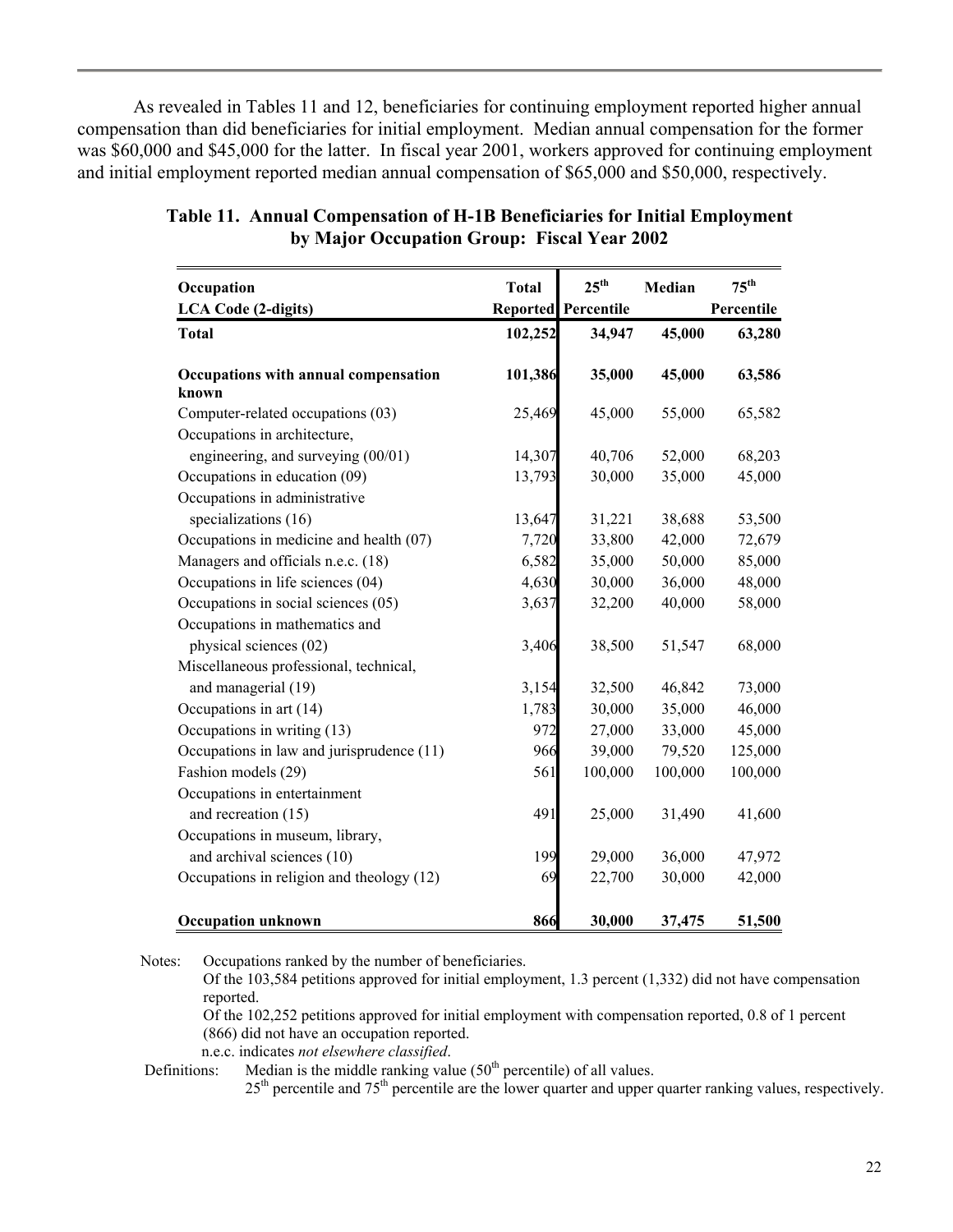| Occupation                                | <b>Total</b> | $25^{th}$                  | <b>Median</b>  | $75^{\text{th}}$ |
|-------------------------------------------|--------------|----------------------------|----------------|------------------|
| <b>LCA Code (2-digits)</b>                |              | <b>Reported Percentile</b> |                | Percentile       |
| <b>Total</b>                              | 92,944       |                            | 45,358 60,000  | 77,142           |
| Occupations with annual compensation      | 92,521       |                            | 45,500 60,000  | 77,215           |
| known                                     |              |                            |                |                  |
| Computer-related occupations (03)         | 49,172       |                            | 53,280 64,739  | 77,500           |
| Occupations in architecture,              |              |                            |                |                  |
| engineering, and surveying (00/01)        | 10,635       |                            | 49,517 63,600  | 80,000           |
| Occupations in administrative             |              |                            |                |                  |
| specializations (16)                      | 7,163        | 37,000                     | 50,000         | 70,000           |
| Occupations in education (09)             | 6,472        | 31,991                     | 39,000         | 50,935           |
| Occupations in medicine and health (07)   | 4,929        |                            | 40,000 55,989  | 114,400          |
| Managers and officials n.e.c. (18)        | 3,913        | 45,000                     | 70,000         | 100,000          |
| Occupations in life sciences (04)         | 2,235        | 35,000                     | 43,000         | 60,800           |
| Occupations in mathematics and            |              |                            |                |                  |
| physical sciences (02)                    | 1,993        | 45,000                     | 60,000         | 75,000           |
| Occupations in social sciences (05)       | 1,811        | 37,740                     | 50,000         | 74,880           |
| Miscellaneous professional, technical,    |              |                            |                |                  |
| and managerial (19)                       | 1,728        |                            | 40,413 62,030  | 90,736           |
| Occupations in art (14)                   | 1,046        |                            | 35,000 45,000  | 60,000           |
| Occupations in writing (13)               | 476          |                            | 31,200 38,880  | 52,000           |
| Occupations in law and jurisprudence (11) | 444          |                            | 50,000 101,850 | 150,000          |
| Occupations in entertainment              |              |                            |                |                  |
| and recreation (15)                       | 259          |                            | 28,000 37,162  | 52,200           |
| Occupations in museum, library,           |              |                            |                |                  |
| and archival sciences (10)                | 112          |                            | 32,695 40,895  | 54,920           |
| Fashion models (29)                       | 97           |                            | 95,000 100,000 | 127,000          |
| Occupations in religion and theology (12) | 36           |                            | 24,960 30,000  | 42,450           |
| <b>Occupation unknown</b>                 | 423          | 37,821                     | 49,000         | 70,000           |

## **Table 12. Annual Compensation of H-1B Beneficiaries for Continuing Employment by Major Occupation Group: Fiscal Year 2002**

Notes: Occupations ranked by the number of beneficiaries.

Of the 93,953 petitions approved for continuing employment, 1.1 percent (1,009) did not have compensation reported.

Of the 92,944 petitions approved for continuing employment with compensation reported, 0.5 of 1 percent (423) did not have an occupation reported.

n.e.c. indicates *not elsewhere classified*.

Definitions: Median is the middle ranking value  $(50<sup>th</sup>$  percentile) of all values.

 $25<sup>th</sup>$  percentile and  $75<sup>th</sup>$  percentile are the lower quarter and upper quarter ranking values, respectively.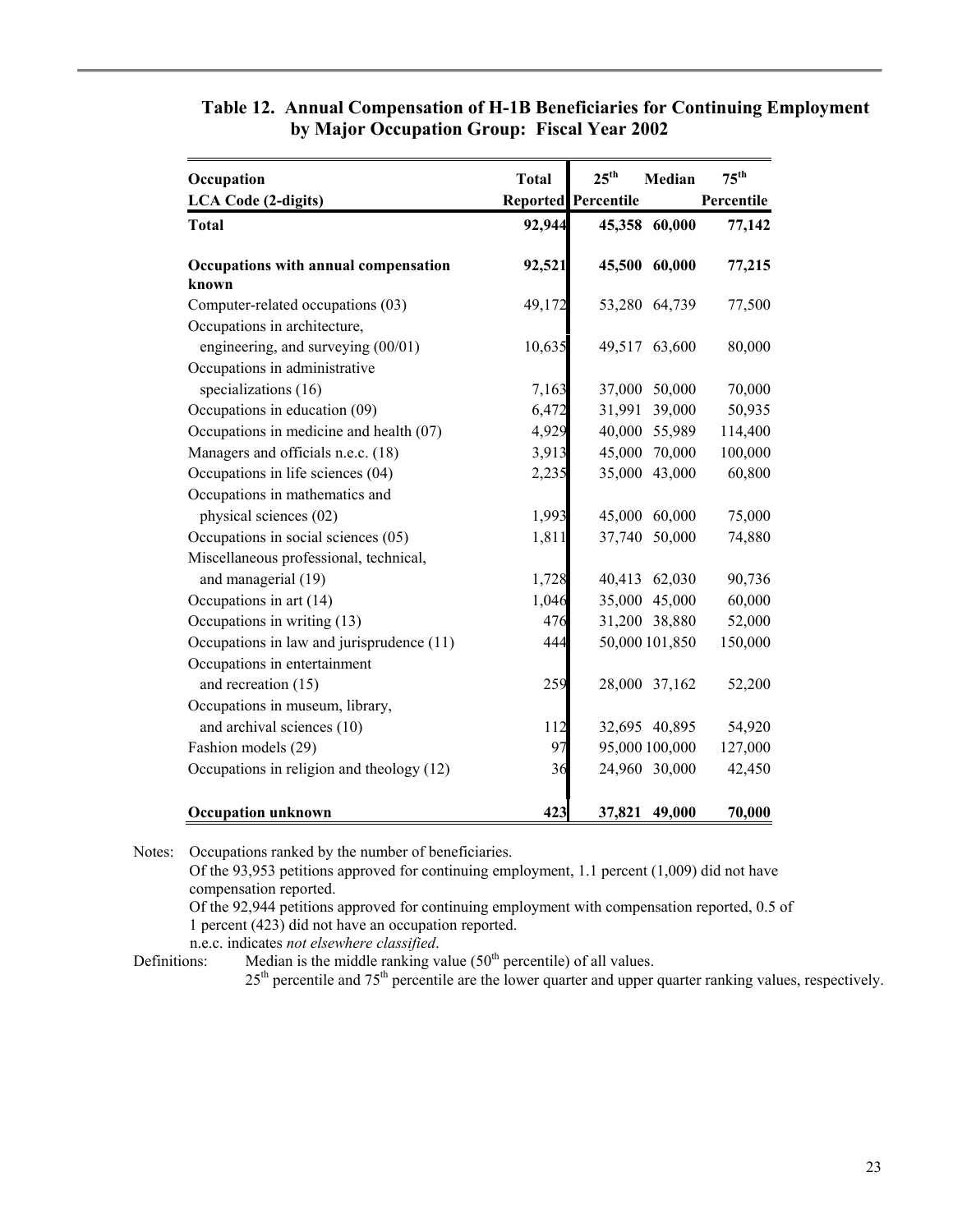#### **Industry**

Table 13 shows the industries that employed the most H-1B workers in fiscal year 2002. By far the leading employer was computer systems design and related services with nearly 50,800 workers compared to 141,300 in 2001, a decline of 64 percent. Only three industries in the top ten increased between 2001 and 2002: colleges, universities, and professional schools (20 percent); elementary and secondary schools (20); and general medical and surgical hospitals (22).

The industry distribution was different for those workers approved for initial employment and continuing employment. In 2001, 60 percent of workers in computer systems design and related services were initial beneficiaries. The corresponding percent in 2002 was 33. The drop in these initial beneficiaries was 80 percent between 2001 and 2002, reflecting both the drastic decline in the number and relative share of computer systems design employers. About 34,100 H-1B workers in 2002 were continuing employment in computer systems design compared to nearly 16,700 who were initial beneficiaries. On the other hand, nearly 12,000 workers employed in colleges, universities, and professional schools were initial and 6,400 were continuing beneficiaries.

Industry data is collected using the North American Industry Classification System (NAICS). Unlike country of birth, age, education, and occupation, INS does not verify the NAICS code because the sponsor does not provide supporting documentation.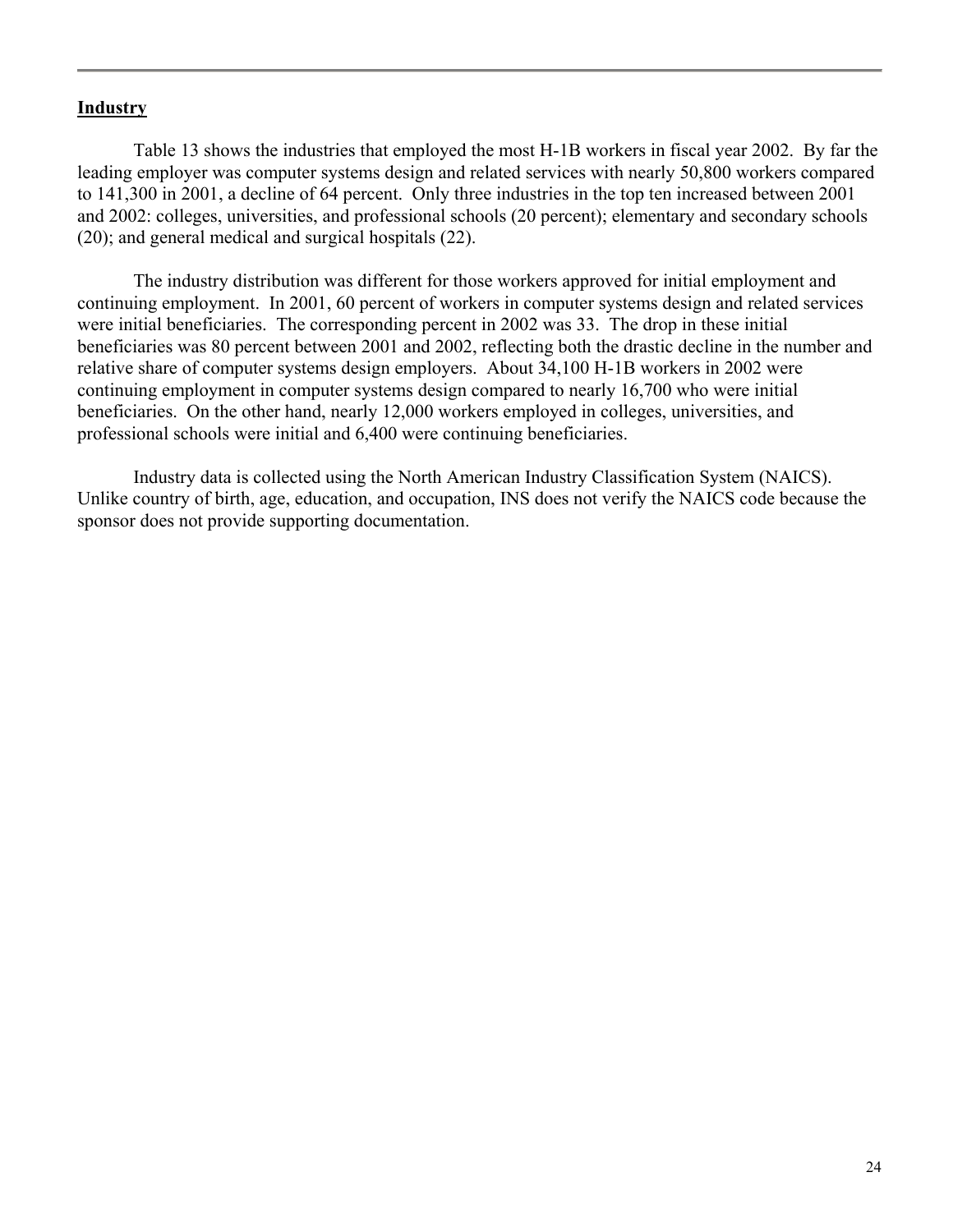## **Table 13. H-1B Petitions Approved by Detailed Industry and Type of Petition: Fiscal Year 2001 and Fiscal Year 2002**

|                                                          | <b>All Beneficiaries</b> |                | <b>Initial Employment</b> |               | <b>Continuing Employment</b> |               |
|----------------------------------------------------------|--------------------------|----------------|---------------------------|---------------|------------------------------|---------------|
| Industry                                                 | FY 2001                  | <b>FY 2002</b> | FY 2001                   | FY 2002       | FY 2001                      | FY 2002       |
| <b>NAICS Code (4-digits)</b>                             | <b>Number</b>            | <b>Number</b>  | Number                    | <b>Number</b> | <b>Number</b>                | <b>Number</b> |
| <b>Total</b>                                             | 331,206                  | 197,537        | 201,079                   | 103,584       | 130,127                      | 93,953        |
| <b>Industry known</b>                                    | 301,264                  | 179,757        | 181,722                   | 93,227        | 119,542                      | 86,530        |
| Computer systems design $&$ related services (5415)      | 141,267                  | 50,776         | 84,853                    | 16,714        | 56,414                       | 34,062        |
| Colleges, universities, $\&$ professional schools (6113) | 15,372                   | 18,401         | 9,817                     | 11,989        | 5,555                        | 6,412         |
| Architectural, engineering, & related services (5413)    | 12,148                   | 8,963          | 8,087                     | 5,407         | 4,061                        | 3,556         |
| Management, scientific, & technical consulting           |                          |                |                           |               |                              |               |
| services (5416)                                          | 12,721                   | 7,458          | 7,800                     | 4,081         | 4,921                        | 3,377         |
| Scientific research and development services (5417)      | 6,929                    | 6,695          | 4,173                     | 4,187         | 2,756                        | 2,508         |
| Telecommunications (5133)                                | 9,638                    | 4,357          | 4,928                     | 1,798         | 4,710                        | 2,559         |
| Elementary and secondary schools (6111)                  | 3,318                    | 3,983          | 2,502                     | 3,034         | 816                          | 949           |
| Accounting, tax preparation, bookkeeping,                |                          |                |                           |               |                              |               |
| & payroll services (5412)                                | 4,213                    | 3,507          | 2,678                     | 2,161         | 1,535                        | 1,346         |
| General medical and surgical hospitals (6221)            | 2,811                    | 3,442          | 1,542                     | 2,009         | 1,269                        | 1,433         |
| Securities & commodity contracts intermediation          |                          |                |                           |               |                              |               |
| & brokerage (5231)                                       | 3,676                    | 2,917          | 2,074                     | 1,589         | 1,602                        | 1,328         |
| Semiconductor & other electronic component               |                          |                |                           |               |                              |               |
| manufacturing (3344)                                     | 6,171                    | 2,891          | 3,330                     | 1,396         | 2,841                        | 1,495         |
| Offices of physicians (6211)                             | 2,084                    | 2,475          | 1,093                     | 1,271         | 991                          | 1,204         |
| Other professional, scientific, & technical              |                          |                |                           |               |                              |               |
| services (5419)                                          | 2,287                    | 1,929          | 1,491                     | 1,226         | 796                          | 703           |
| Professional, scientific, and technical services (5410)  | 2,868                    | 1,799          | 1,745                     | 956           | 1,123                        | 843           |
| Other financial investment activities (5239)             | 1,927                    | 1,785          | 1,121                     | 1,099         | 806                          | 686           |
| Communications equipment manufacturing (3342)            | 4,383                    | 1,688          | 2,537                     | 721           | 1,846                        | 967           |
| Information services (5141)                              | 3,027                    | 1,676          | 1,482                     | 613           | 1,545                        | 1,063         |
| Pharmaceutical and medicine manufacturing (3254)         | 1,616                    | 1,633          | 942                       | 934           | 674                          | 699           |
| Computer and peripheral equipment                        |                          |                |                           |               |                              |               |
| manufacturing (3341)                                     | 3,000                    | 1,612          | 1,494                     | 814           | 1,506                        | 798           |
| Offices of other health practitioners (6213)             | 1,349                    | 1,430          | 792                       | 933           | 557                          | 497           |
| Legal services (5411)                                    | 1,498                    | 1,429          | 1,056                     | 976           | 442                          | 453           |
| Specialized design services (5414)                       | 1,776                    | 1,417          | 1,142                     | 874           | 634                          | 543           |
| Employment services (5613)                               | 1,682                    | 1,245          | 1,106                     | 747           | 576                          | 498           |
| Computer and electronic product                          |                          |                |                           |               |                              |               |
| manufacturing (3340)                                     | 3,123                    | 1,207          | 1,628                     | 480           | 1,495                        | 727           |
| Software publishers (5112)                               | 2,748                    | 1,165          | 1,267                     | 476           | 1,481                        | 689           |
| Advertising and related services (5418)                  | 1,446                    | 1,104          | 1,002                     | 668           | 444                          | 436           |
| Other industries                                         | 48,186                   | 42,773         | 30,040                    | 26,074        | 18,146                       | 16,699        |
| <b>Industry unknown</b>                                  | 29,942                   | 17,780         | 19,537                    | 10,357        | 10,585                       | 7,423         |

Notes: Industries ranked by total beneficiaries in 2002.

9.0 percent of total petitions approved have an unknown industry in 2001 and 2002.

NAICS stands for North American Industrial Classification System.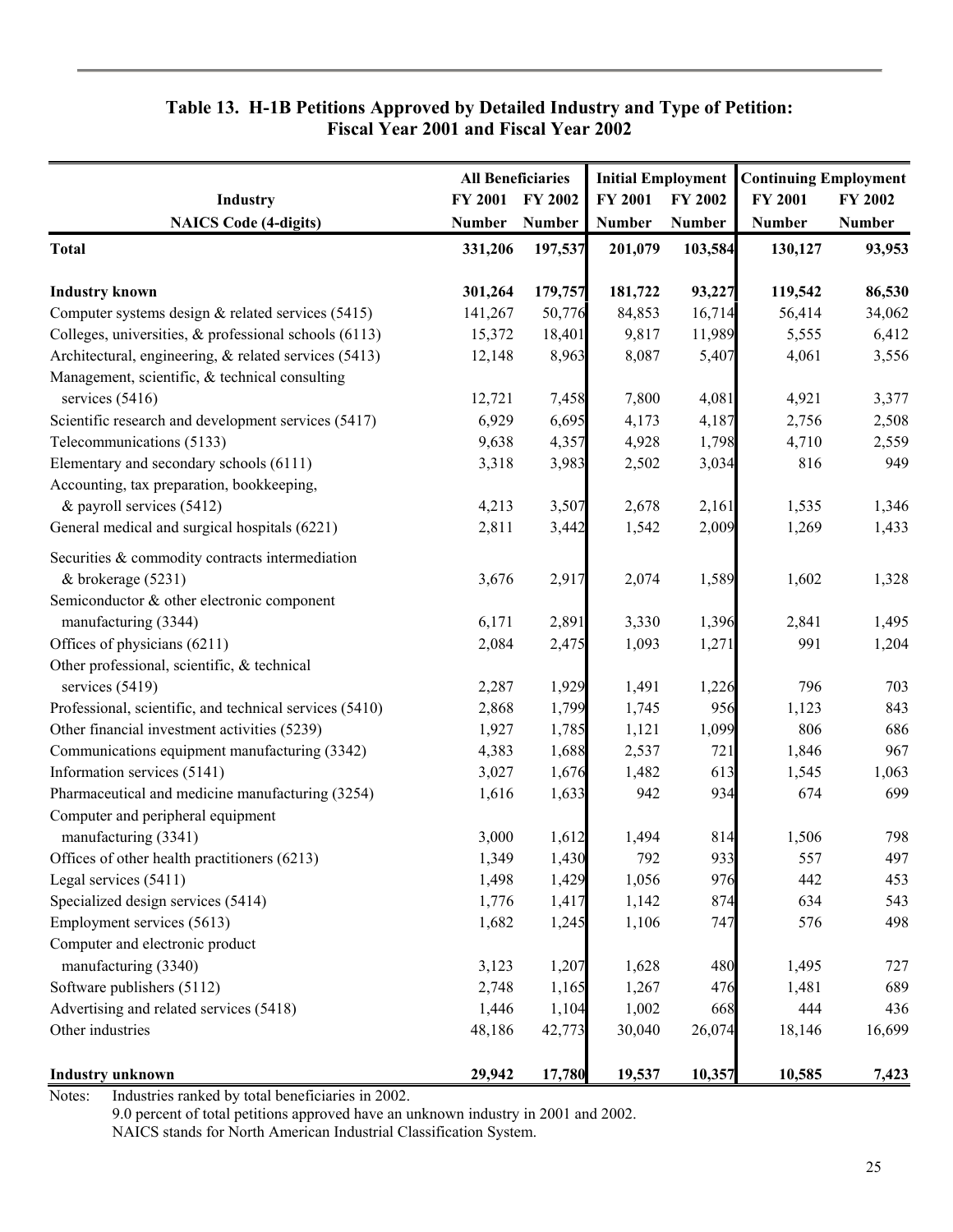## **Table 13. (Continued) H-1B Petitions Approved by Detailed Industry and Type of Petition: Fiscal Year 2001 and Fiscal Year 2002**

|                                                         | <b>All Beneficiaries</b> |                 |             | <b>Initial Employment</b> | <b>Continuing Employment</b> |             |
|---------------------------------------------------------|--------------------------|-----------------|-------------|---------------------------|------------------------------|-------------|
| <b>Industry</b>                                         | <b>FY01</b>              | <b>FY02</b>     | <b>FY01</b> | <b>FY02</b>               | <b>FY01</b>                  | <b>FY02</b> |
| <b>NAICS Code (4-digits)</b>                            | Percent                  | Percent Percent |             | Percent                   | Percent                      | Percent     |
| <b>Total</b>                                            |                          |                 |             |                           |                              |             |
| <b>Industry known</b>                                   | 100.0                    | 100.0           | 100.0       | 100.0                     | 100.0                        | 100.0       |
| Computer systems design $&$ related services (5415)     | 46.9                     | 28.2            | 46.7        | 17.9                      | 47.2                         | 39.4        |
| Colleges, universities, & professional schools (6113)   | 5.1                      | 10.2            | 5.4         | 12.9                      | 4.6                          | 7.4         |
| Architectural, engineering, & related services (5413)   | 4.0                      | 5.0             | 4.5         | 5.8                       | 3.4                          | 4.1         |
| Management, scientific, & technical consulting          |                          |                 |             |                           |                              |             |
| services (5416)                                         | 4.2                      | 4.1             | 4.3         | 4.4                       | 4.1                          | 3.9         |
| Scientific research and development services (5417)     | 2.3                      | 3.7             | 2.3         | 4.5                       | 2.3                          | 2.9         |
| Telecommunications (5133)                               | 3.2                      | 2.4             | 2.7         | 1.9                       | 3.9                          | 3.0         |
| Elementary and secondary schools (6111)                 | 1.1                      | 2.2             | 1.4         | 3.3                       | 0.7                          | 1.1         |
| Accounting, tax preparation, bookkeeping,               |                          |                 |             |                           |                              |             |
| & payroll services (5412)                               | 1.4                      | 2.0             | 1.5         | 2.3                       | 1.3                          | 1.6         |
| General medical and surgical hospitals (6221)           | 0.9                      | 1.9             | 0.8         | 2.2                       | 1.1                          | 1.7         |
| Securities & commodity contracts intermediation         |                          |                 |             |                           |                              |             |
| & brokerage (5231)                                      | 1.2                      | 1.6             | 1.1         | 1.7                       | 1.3                          | 1.5         |
| Semiconductor & other electronic component              |                          |                 |             |                           |                              |             |
| manufacturing (3344)                                    | 2.0                      | 1.6             | 1.8         | 1.5                       | 2.4                          | 1.7         |
| Offices of physicians (6211)                            | 0.7                      | 1.4             | 0.6         | 1.4                       | 0.8                          | 1.4         |
| Other professional, scientific, & technical             |                          |                 |             |                           |                              |             |
| services (5419)                                         | 0.8                      | 1.1             | $0.8\,$     | 1.3                       | 0.7                          | 0.8         |
| Professional, scientific, and technical services (5410) | 1.0                      | 1.0             | 1.0         | 1.0                       | 0.9                          | $1.0$       |
| Other financial investment activities (5239)            | 0.6                      | 1.0             | 0.6         | 1.2                       | 0.7                          | 0.8         |
| Communications equipment manufacturing (3342)           | 1.5                      | 0.9             | 1.4         | 0.8                       | 1.5                          | 1.1         |
| Information services (5141)                             | 1.0                      | 0.9             | 0.8         | 0.7                       | 1.3                          | 1.2         |
| Pharmaceutical and medicine manufacturing (3254)        | 0.5                      | 0.9             | 0.5         | 1.0                       | 0.6                          | 0.8         |
| Computer and peripheral equipment                       |                          |                 |             |                           |                              |             |
| manufacturing (3341)                                    | 1.0                      | 0.9             | 0.8         | 0.9                       | 1.3                          | 0.9         |
| Offices of other health practitioners (6213)            | 0.4                      | 0.8             | 0.4         | 1.0                       | 0.5                          | 0.6         |
| Legal services (5411)                                   | 0.5                      | 0.8             | 0.6         | 1.0                       | 0.4                          | 0.5         |
| Specialized design services (5414)                      | 0.6                      | 0.8             | 0.6         | 0.9                       | 0.5                          | 0.6         |
| Employment services (5613)                              | 0.6                      | 0.7             | 0.6         | 0.8                       | 0.5                          | 0.6         |
| Computer and electronic product                         |                          |                 |             |                           |                              |             |
| manufacturing (3340)                                    | 1.0                      | 0.7             | 0.9         | 0.5                       | 1.3                          | 0.8         |
| Software publishers (5112)                              | 0.9                      | 0.6             | 0.7         | 0.5                       | 1.2                          | $0.8\,$     |
| Advertising and related services (5418)                 | 0.5                      | 0.6             | 0.6         | 0.7                       | 0.4                          | 0.5         |
| Other industries                                        | 16.0                     | 23.8            | 16.5        | 28.0                      | 15.2                         | 19.3        |
| <b>Industry unknown</b>                                 |                          |                 |             |                           |                              |             |

Notes: Industries ranked by total beneficiaries in 2002.

Sum of the percents may not add to 100.0 due to rounding.

Percents shown are based on the total number of petitions approved with industry known.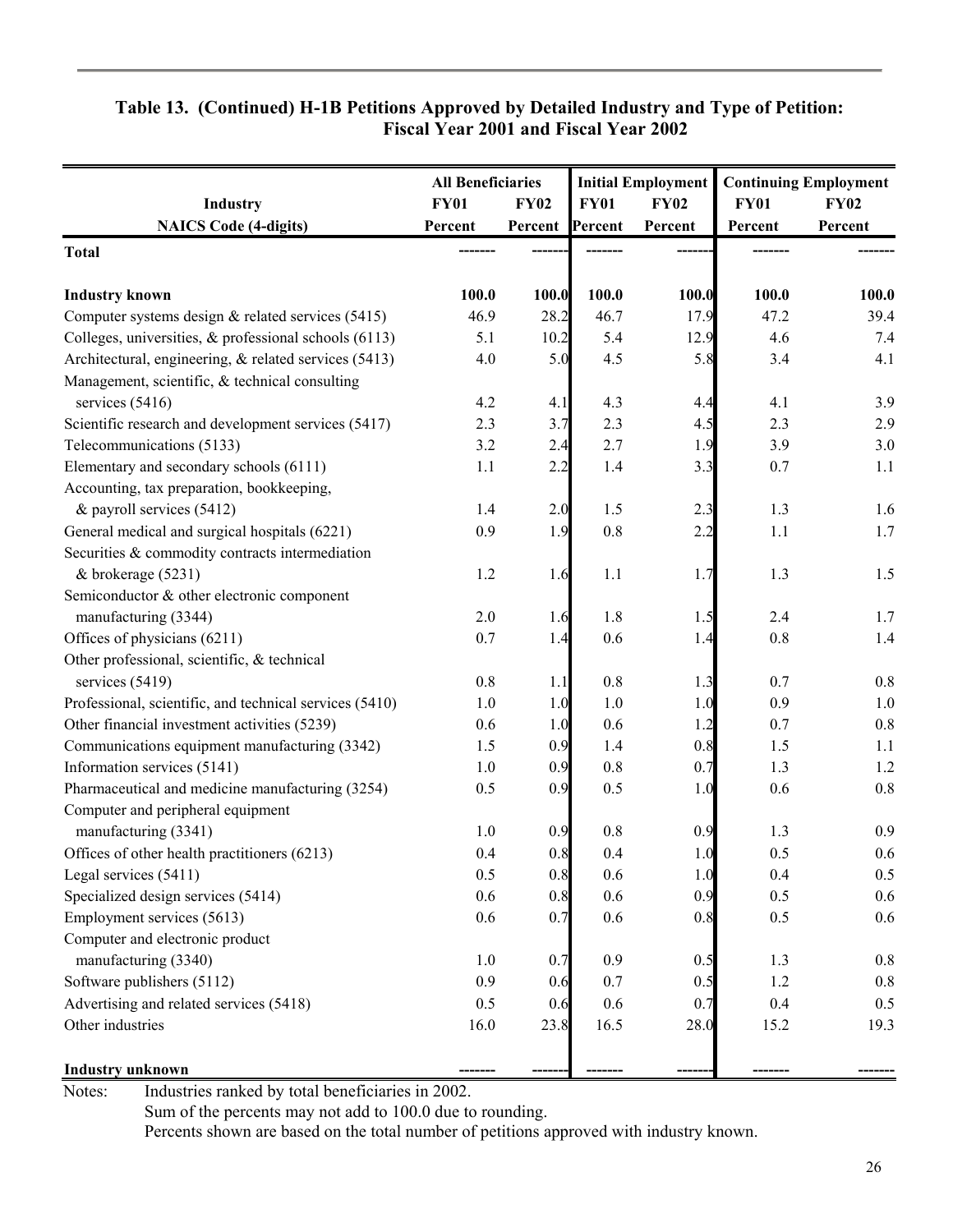NAICS stands for North American Industrial Classification System.